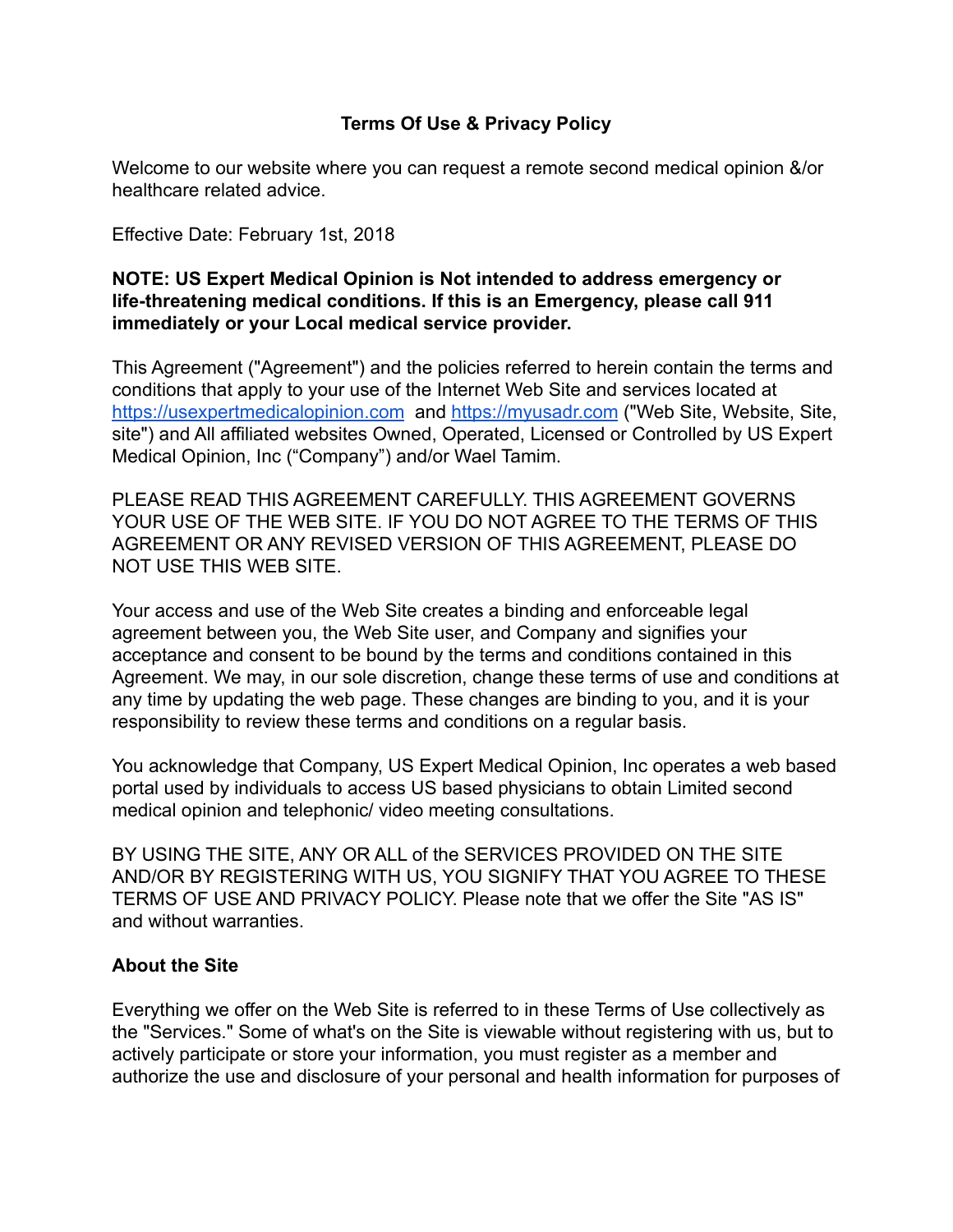allowing us to provide the Services and as otherwise disclosed in our Privacy Policy below.

You acknowledge that although some of the content, text, data, graphics, images, information, suggestions, guidance, and other materials (collectively, "Information") that is provided to you on the Site (including Information provided in direct response to your questions or postings) may be provided by individuals in the medical profession, the provision of such Information does not create a medical professional/patient relationship, and does not constitute an opinion, medical advice, or diagnosis or treatment of any particular condition, but is provided to assist you with locating appropriate medical care from a qualified practitioner.

## **DISCLOSURE OF MEDICAL INFORMATION**

Your privacy is important to us.

The Company takes seriously the privacy of your medical records and personal information. Accordingly, we have taken all reasonable restrictions necessary to protect your confidentiality in accordance with applicable laws.

In addition, you authorize the Company and their respective physicians, employees, contractors, business associates and/or agents to access, review, research, analyze, discuss and copy your medical and personal information as may be necessary to provide the US Expert Medical Opinion that you request. The use of your medical information will not exceed this stated purpose, unless and until you authorize and direct such additional disclosure(s).

# **NO DOCTOR PATIENT RELATIONSHIP**

### **NO LICENSED MEDICAL PROFESSIONAL/PATIENT RELATIONSHIP IS CREATED BY USING INFORMATION PROVIDED BY OR THROUGH THE USE OF THE SITE, LINKS TO OTHER SITES OR ANY ASSISTANCE WE MAY PROVIDE TO HELP YOU FIND AN APPROPRIATE MEDICAL PROFESSIONAL OR SPECIALIST IN ANY FIELD.**

You acknowledge and agree that the Company's, US Expert Medical Opinion, Inc., Reviews, telephone discussions and/or telephonic video meetings should not in any form, shape or fashion constitute a diagnosis, medical advice, treatment, medical care or establish any doctor-patient relationship. Furthermore, you understand that your treating physician(s) will remain at all times solely responsible for your diagnosis, care, treatment and evaluation noted in the US Expert Medical Opinion/ My USA Dr. Review provided. Your doctor shall directly communicate to you all the information contained in the US Expert Medical Opinion/ My USA Dr. Review. Please read the informed consent section below for further details.

# **PAYMENT OF FEES**

You acknowledge that you have read and reviewed the Fee Schedule as posted on the website in the Payment and Insurance section.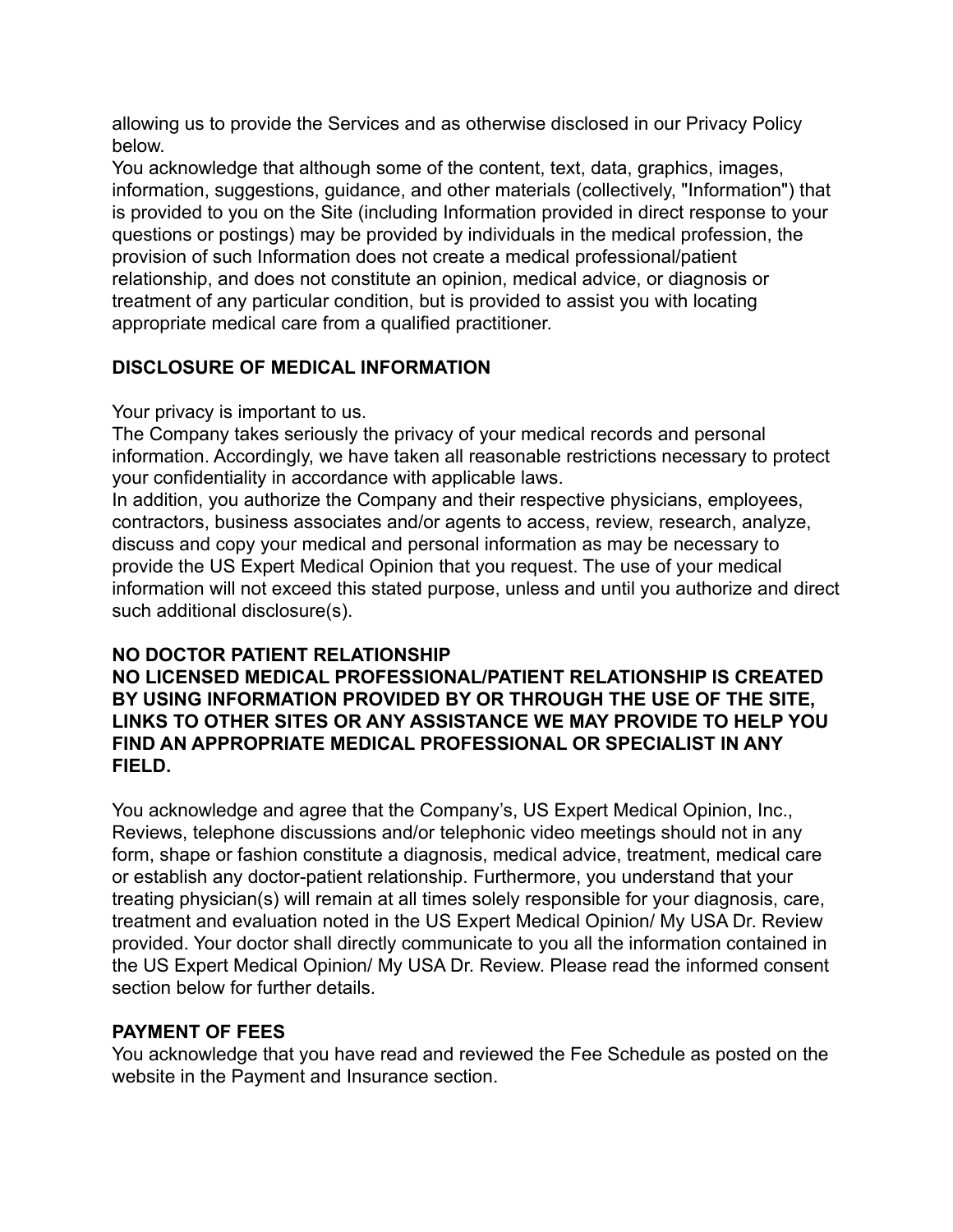You acknowledge that you or any authorized individual acting on your behalf and who is requesting US Expert Medical Opinion/ My USA Dr. Review and/or video meetings are responsible for all fees charged by Company, US Expert Medical Opinion, Inc for the services hereunder (including, but not limited to, fees for professional services). You understand that you or your authorized agent must pay these fees in advance, and that it is your responsibility to pursue any third-party insurance reimbursement at your own expense, if any. You have been informed that you have the option to withdraw consent for this US Expert Medical Opinion/ My USA Dr. Review at any time. However, if you withdraw your consent after payment is made, you will remain responsible for the full amount. No money will be refunded after services are issued. You also authorize Company, US Expert Medical Opinion, Inc to pursue and collect any further charges for time extension of video meetings beyond the allocated initial 15 minutes based on the posted fee schedule and Video meeting section.

### **RELEASE OF LIABILITY**

You further release and hold harmless the Company, US Expert Medical Opinion Inc., and its/their respective physicians, employees, contractors, business associates and/or agents for any harm, claim, injury or damages of any kind including, but not limited to, compensatory, direct, indirect or consequential damages, directly or indirectly, as a result of any and all uses of the services hereunder and any review, interpretation or analysis or and/or reliance on any and all US Expert Medical Opinion/ My USA Dr. Review. Although every effort will be made to generate a US Expert Medical Opinion/ My USA Dr. Review in reasonably timely fashion, the Company, US Expert Medical Opinion makes no representation or warranty as to the timeframe in which such US Expert Medical Opinion/ My USA Dr. Review or consultation will be generated.

## **RESTRICTIONS ON USE**

Unless otherwise noted, all materials, including images, illustrations, designs, icons, photographs, video clips and written and other materials that are part of Company or Company's Website(s) are copyrights, trademarks, trade dress and/or other intellectual property owned, controlled or licensed by the Company. No material from Company's Website(s) or any other Company web site may be copied, reproduced, republished, uploaded, posted, transmitted or distributed in any way, except with the express written consent of Company. In addition, you shall not commit any of the following acts through use of Company's Website(s): a. transmit any content that is invasive of another's privacy or otherwise objectionable; b. use foul language or post links to adult-oriented content; c. transmit any unsolicited or unauthorized advertising, promotional materials, "junk mail," "spam," "chain letters," "pyramid schemes" or any other form of unrequested solicitation; d. post advertising messages or solicitations, URLs containing a referral code or referral address, or links to businesses or pages with advertising, including "blind" or "hidden" referral links; or e. collect, store, use or disseminate personal data or information about other users in any manner whatsoever, including but not limited to, solicitation of products or services by mail, telephone or email (e.g. email addresses).

## **LICENSE**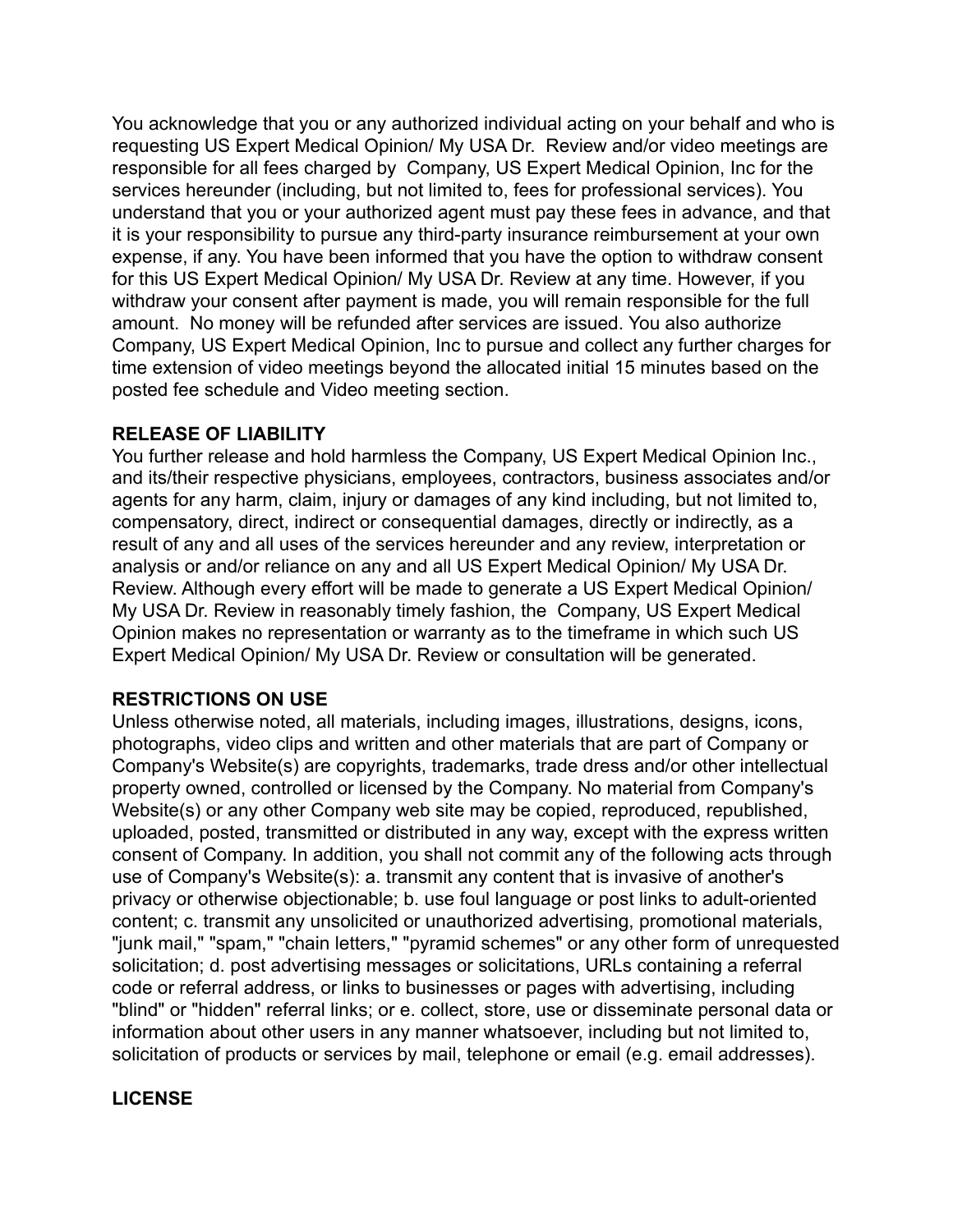The Company, US Expert Medical Opinion, grants you a limited license to access and make personal use of Inmotion Hosting, Inc, Bluehost Inc or other hosting services used by Company to host its websites, and not to download or modify it, or any portion of it. This license does not include any resale or commercial use of any hosting companies, Inmotion Hosting, Inc or its contents; any collection and use of any advertisements, descriptions or prices; any derivative use of hosting companies, Inmotion Hosting, Inc or its contents; any downloading or copying of account information for the benefit of another merchant; or any use of data mining, robots, or similar automated data gathering and extraction tools. You may not frame or utilize framing techniques to enclose any trademark, logo or other proprietary information (including images, text, page layout or form) of Company or our affiliates without express written consent. You may not use any meta tags or any other "hidden text" utilizing Company's name or trademarks without the express written consent of Company. Any unauthorized use terminates the permission or license granted by the Company. You are granted a limited, revocable, and nonexclusive right to create a hyperlink to the home page of Company so long as the link does not portray Company, its affiliates, or their products or services in a false, misleading, derogatory or otherwise offensive manner. You may not use any Company logo or other proprietary graphic or trademark as part of the link without express written permission.

To the extent that Company's sites contain links to outside services and resources, Company does not control the availability and content of those outside services and resources. Any concerns regarding any such service or resource, or any link thereto, should be directed to the particular service or resource.

#### **VIOLATIONS**

In addition to any and all remedies at law or in equity, any intentional violation of this Agreement shall give Company the right to immediately suspend or cancel its services to, and business relationship with you.

## **CHANGES TO POLICIES AND PROCEDURES**

The Company reserves the right at any time, with or without notice, to change, alter, modify or delete any of its policies, procedures, terms of service, website content, fees and/or notices. Please check this Agreement periodically for changes. Continued use of the Web Site following the posting of changes to this Agreement shall mean you have read and accepted such changes.

#### **EDITORIAL CONTENT**

We make the Site available as a service to consumers and health care professionals for the purposes of providing an informative and educational resource. We may, but have no obligation to, have non-user posted information reviewed by the Site's editorial personnel.

It is important to note, however, that the timeliness and accuracy of any or all of the Information is not guaranteed. Neither the authors, the editorial personnel, nor any other party who has been involved in the preparation or publication of this work can assure you that the Information contained herein is in every respect accurate or complete, and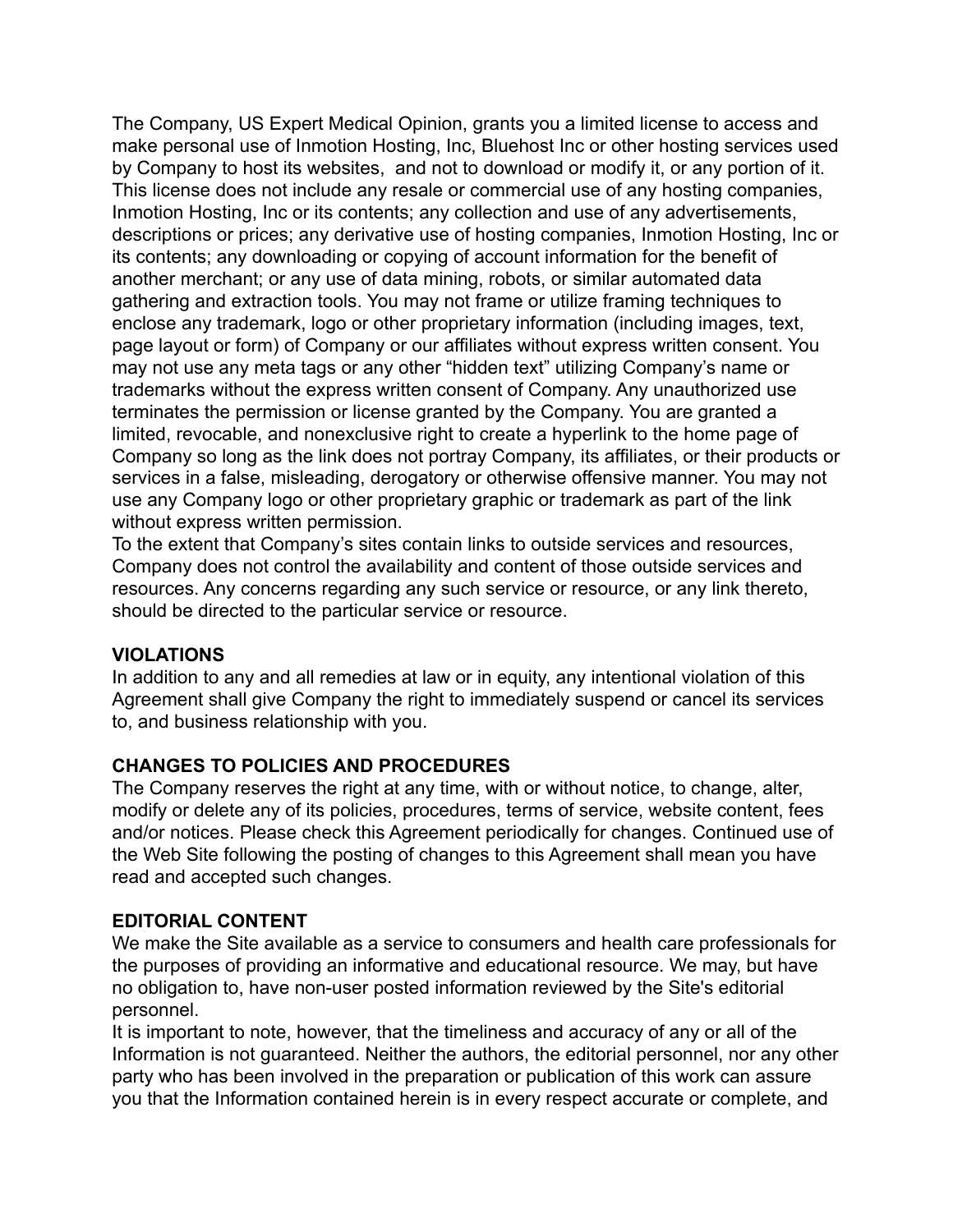they are not responsible for any errors or omissions or for the results obtained from the use of such information.

You are encouraged to independently confirm the Information contained herein with other sources and to seek the advice of a qualified physician.

## **PROCEDURES / PRODUCTS / SERVICES**

The procedures, products, services and devices discussed and/or advertised within the Site are not applicable to all individuals, patients or all clinical situations. We make no claims as to the effectiveness of any such procedures, products, services and devices. Any products and/or services represented on the Site by advertisers, sponsors, and other Site participants, either paid or unpaid, are presented for your awareness and do not necessarily imply appropriateness for any particular individual or prediction of effectiveness, outcome or success.

## **YOUR PERSONAL INFORMATION**

In order to register, you must provide certain personal and medical information about yourself. You may voluntarily submit, and hereby authorize the Company, US Expert Medical Opinion, Inc., its employees, agents and others operating on its behalf, to use and/or disclose personal and health-related information about you, including, without limitation, your name, address, social security number and contact information; medical and social history; current medical needs; and other information that is either requested by the Company US Expert Medical Opinion, Inc or volunteered by you ("Personal Information"). You have the right to refuse to authorize the use and/or disclosure of your Personal Information. However if you choose to exercise this right, you may not be able to utilize some features of the Site.

# **YOUR RESPONSIBILITIES**

Even though the Services are provided free of charge, the usual and customary charges for any medical services rendered by collaborating physicians profiled on the Site will apply and will be entirely your responsibility. The fees for the services are available in the section Payment and Insurance.

You are responsible for all use of the Site and for all use of your Credentials, including use by others to whom you have given your Credentials. You may use the Site and the Services for lawful, non-commercial purposes only. You may not use the Site in any manner that could damage, disable, overburden, or impair our servers or networks, or interfere with any other party's use and enjoyment of the Site or the Services. You may not attempt to gain unauthorized access to any of the Services, user accounts, or computer systems or networks, through hacking, password mining or any other means. Without limiting any of the foregoing, you agree that you shall not (and you agree not to allow any third party to):

• copy, modify, adapt, translate, or reverse engineer any portion of the Site, its content or materials and/or the Services;

remove any copyright, trademark or other proprietary rights notices contained in or on the Site and/or the Services or in or on any content or other material obtained via the Site and/or the Services;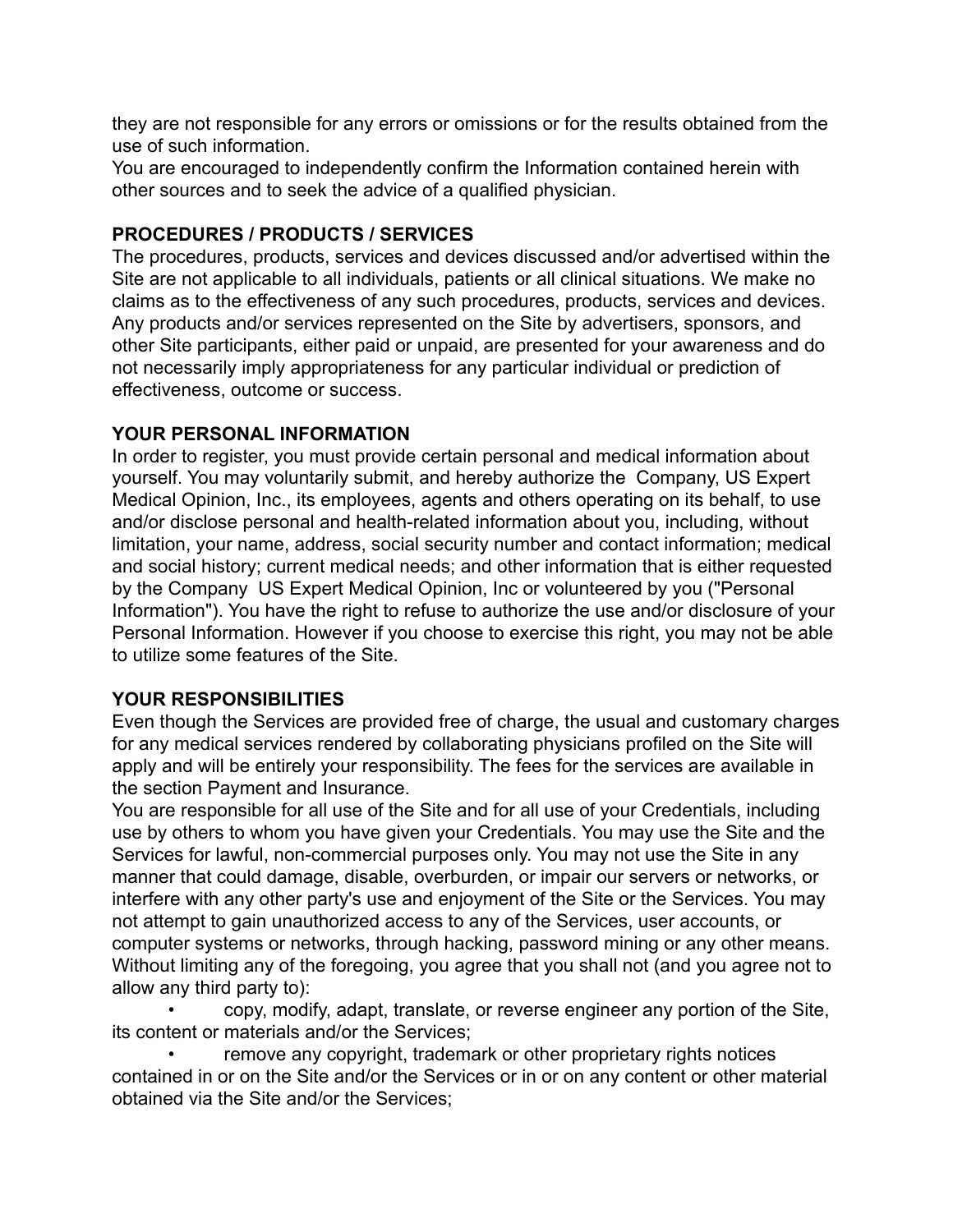• use any robot, spider, site search/retrieval application, or other automated device, process or means to access, retrieve or index any portion of the Site and/or the Services;

• access, retrieve or index any portion of the Site and/or the Services for purposes of constructing or populating a searchable database of reviews related to the healthcare industry or medical physicians;

• reformat or frame any portion of the web pages that are part of the Site and/or the Services;

• fraudulently misuse the Services by scheduling an appointment with a physician which you have no intention of keeping;

• create user accounts by automated means or under false or fraudulent pretenses; or

• collect or store personal data about other users in connection with the prohibited activities described in this paragraph.

In addition to our rights in these Terms of Use, we may take any legal action and implement any technical remedies to prevent the violation of this provision and to enforce these Terms of Use.

## **Changes to These Terms of Use**

We may change these Terms of Use at any time, as we reasonably deem appropriate. Upon any change in these Terms of Use, we will post the amended agreement on the Site with or without notice of the changes. Your continued use of the Site and/or the Services following such changes shall constitute your affirmative acknowledgement of the Terms of Use, the modification and agreement to abide and be bound by the Terms of Use, as amended. It is your responsibility to review these terms and conditions on a regular basis. If at any time you choose not to accept these Terms of Use, including following any modifications hereto, then please do not use the Site.

#### Changes to the Services

We may from time to time add new services to the Services, substitute a new service for one of the existing Services, or discontinue or suspend one of the existing Services. Information about the new services will be included on the Site, and the users of new services will be governed by these Terms of Use. You agree that the Company, US Expert Medical Opinion, Inc will not be liable to you or any third party for any suspension or discontinuation of any of the Services.

#### Links to Other Sites

The Site may include links to other websites, including links provided as automated search results. Some of these sites may contain materials that are objectionable, unlawful, or inaccurate. These links are provided for your convenience only and do not mean that we endorse these sites or the products and services they provide. You acknowledge and agree that we are not responsible or liable for the content or accuracy of these other sites.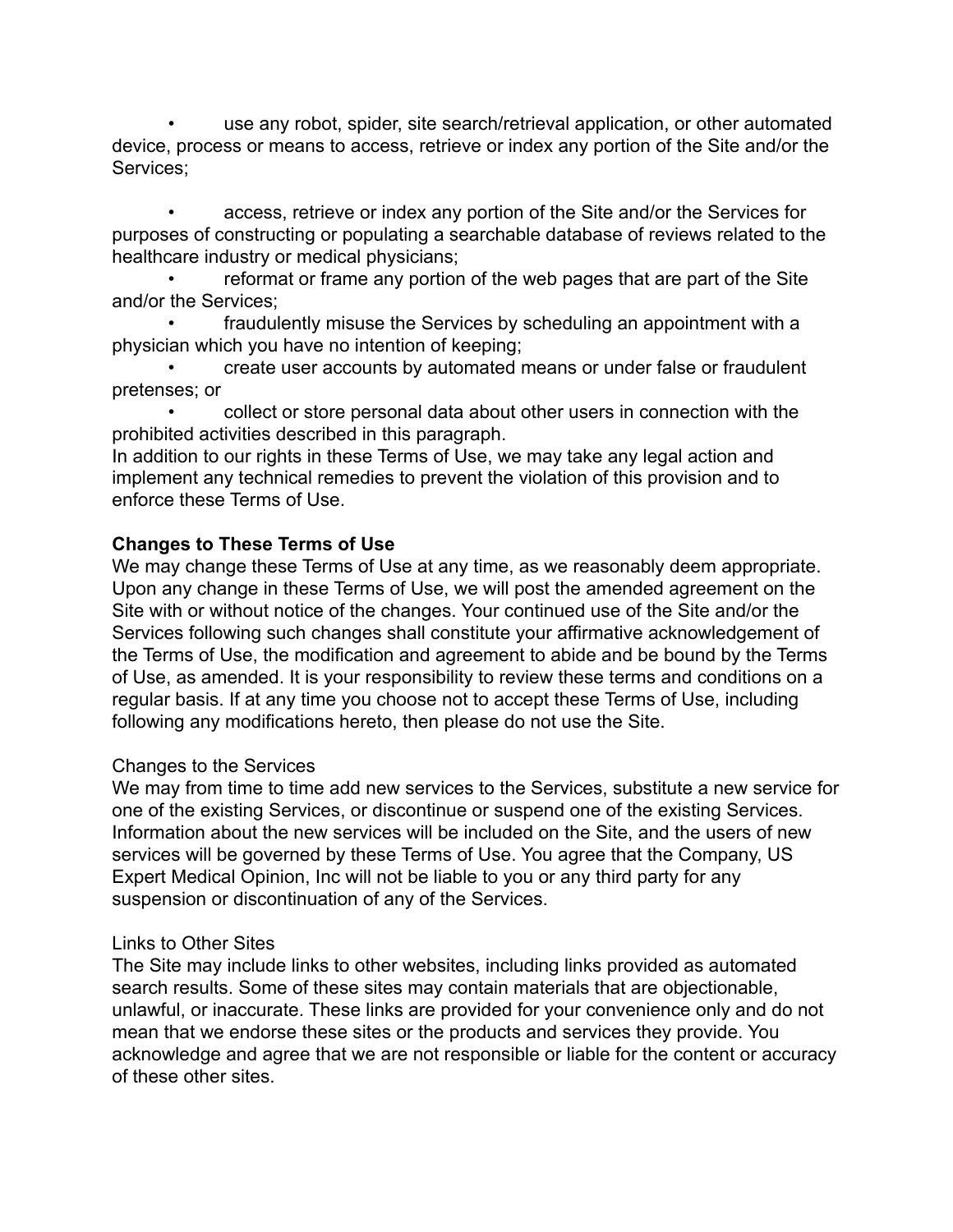## **Additional Terms**

Certain of the Services on the Site may have additional terms (such as policies, guidelines, and rules) that will further govern your use of that particular Service and supplement these Terms of Use. If you choose to register for or access any such Services, you will be presented with any relevant additional terms and conditions at that time. By using those Services, you agree to comply with such additional guidelines and rules.

## No Spam

You may not use the contact information provided by our users or collaborating physicians, or harvest such information for the purpose of sending, or to facilitate the sending, of unsolicited bulk communications such as SPAM. You may not allow others to use your account to violate the terms of this section. We may terminate your membership or access to the Site immediately and take other legal action if you or anyone using your Credentials violates these provisions.

## **Content You Post or Submit**

You will have the opportunity to submit feedback regarding your experience with doctors who are featured on the Site, to submit inquiries concerning possible medical needs and to participate in other interactive and community features of the Site (collectively "Posted Information"). It is important that you act responsibly when providing Posted Information. In providing feedback, please give clear, honest information about the doctor and your experiences, but do not use inappropriate language, make gratuitous personal criticisms or comments or provide information that others could use to determine your identity. When participating in other interactive or community aspects of the Service, please do not post any information that another user or physician may use to identify you as an individual, but please do include all relevant information in a concise manner to help us provide you with a helpful response.

We reserve the right to publish your Posted Information as part of the Service and to also remove your Posted Information for any reason. We are not, however, responsible for any failure or delay in removing Posted Information. Keep in mind that the Posted Information of others is simply opinion and should not be relied on. In addition:

• You are solely responsible for any Posted Information that you submit, publish or display on the Site or transmit to other members and/or other users of the Site.

• You may not post, distribute, or reproduce in any way any copyrighted material, trademarks, or other proprietary information without obtaining the prior written consent of the owner of such proprietary rights. You may not submit any content or material that infringes, misappropriates or violates the intellectual property, publicity, privacy or other rights of any party.

• You may not provide any Posted Content that falsely expresses or implies that such content or material is sponsored or endorsed by US Expert Medical Opinion, Inc.

• You may not provide any Posted Content that is unlawful or that promotes or encourages illegal activity.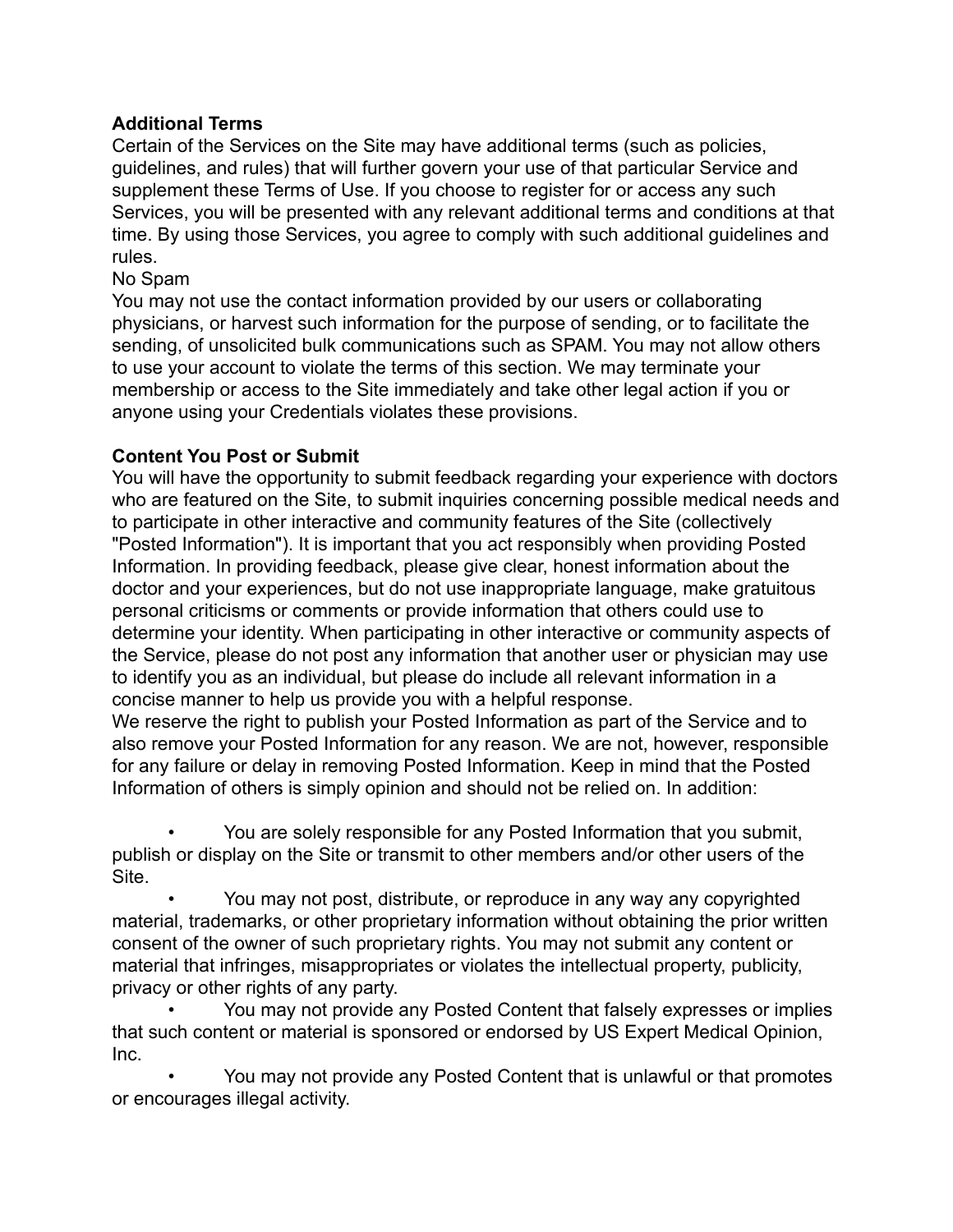• You understand and agree that Company, US Expert Medical Opinion, Inc may (but is not obligated to) review and delete any Posted Content that in the sole judgment of US Expert Medical Opinion, Inc violates these Terms of Use or which might be offensive, illegal, or that might violate the rights of, harm, or threaten the safety of other users or members of the Site and/or other website users.

• You agree that you will only provide Posted Content that you believe to be true and you will not purposely provide false or misleading information.

• By posting Posted Content on the Site, you agree to and hereby do grant, and you represent and warrant that you have the right to grant the Company, US Expert Medical Opinion, Inc, its contractors, and the users of the Site an irrevocable, perpetual, royalty-free, fully sublicensable, fully paid up, worldwide license to use, copy, publicly perform, digitally perform, publicly display, and distribute such Posted Content and to adapt, edit, translate, prepare derivative works of, or incorporate into other works, such Posted Content. This license is non-exclusive, except you agree that Company, US Expert Medical Opinion, Inc shall have the exclusive right to practice this license to the extent of combining your Posted Content with the Posted Content of other Company, US Expert Medical Opinion, Inc users for purposes of constructing or populating a searchable database of reviews and information related to the healthcare industry.

The following is a partial list of the kind of content and communications that are illegal or prohibited on/through the Site. US Expert Medical Opinion, Inc reserves the right to investigate and take appropriate legal action in its sole discretion against anyone who violates this provision, including without limitation, removing the offending communication from the Service and terminating the membership of such violators or blocking your use of the Services and/or the Site. You may not post content that:

- is false or intentionally misleading;
- harasses or advocates harassment of another person;
- involves the transmission of unsolicited mass mailing or "spamming";
- violates the intellectual property or other rights of any person;
- is threatening, obscene, defamatory or libelous; or
- is pornographic or sexually explicit in nature.

## **Your Use of Content**

Except for Posted Content that you or any other visitors to the Site submit, all of the Information available on or through the Services and/or the Site, including without limitation, text, photographs, graphics and video and audio content, is owned by us and our licensors and is protected by copyright, trademark, patent, and trade secret laws, other proprietary rights, and international treaties. You acknowledge that the Services and any underlying technology or software used in connection with the Services contain US Expert Medical Opinion, Inc's proprietary information. We give you permission to use the aforementioned content for personal, non-commercial purposes only and do not transfer any intellectual property rights to you by virtue of permitting your use of the Services. You may print, download, and store information from the Site for your own convenience, but you may not copy, distribute, re-publish (except as permitted in this paragraph), sell, or exploit any of the content, or exploit the Site in whole or in part, for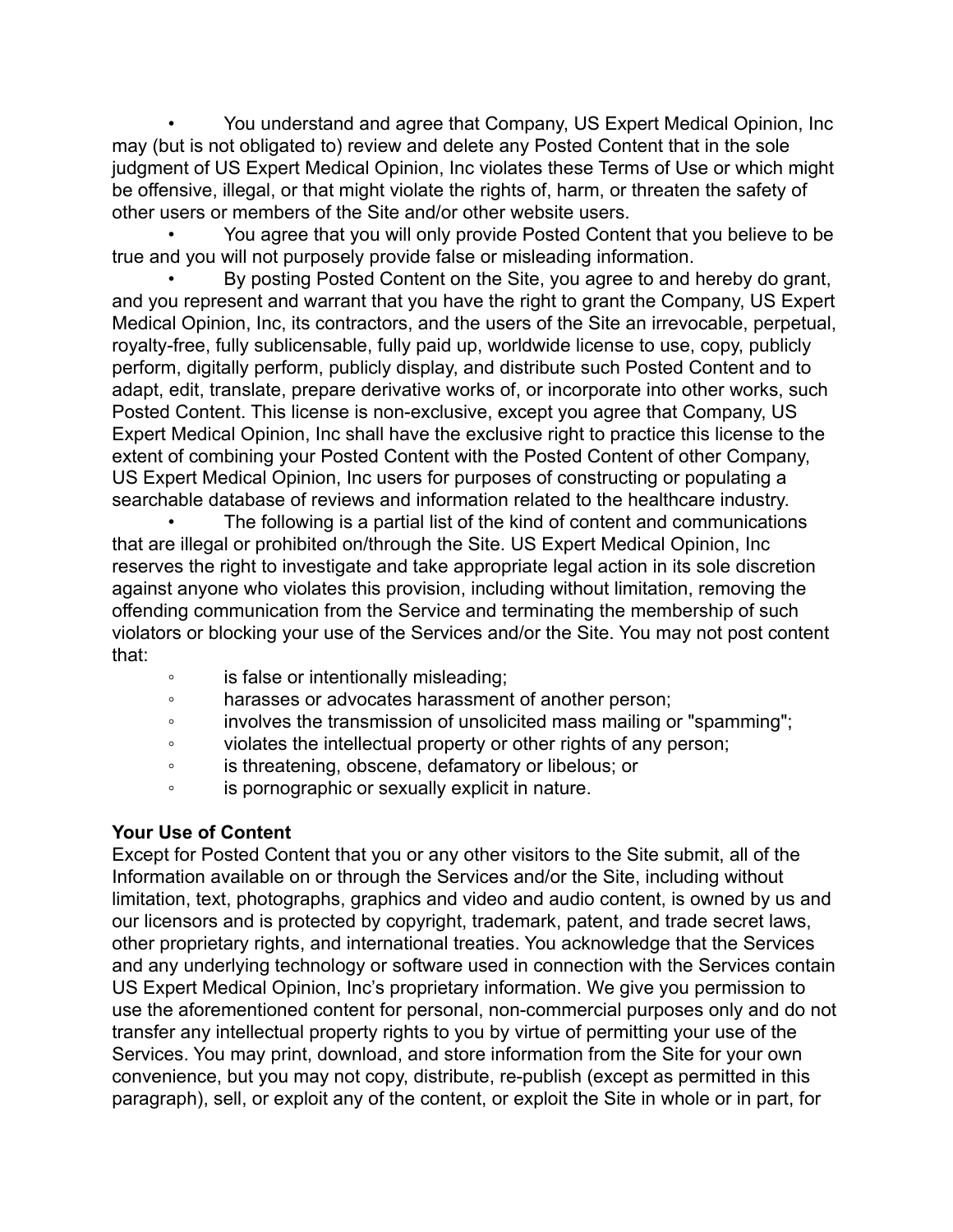any commercial gain or purpose whatsoever. Except as is expressly and unambiguously provided herein, US Expert Medical Opinion, Inc and its suppliers do not grant you any express or implied rights, and all rights in the Site and the Services not expressly granted by US Expert Medical Opinion, Inc to you are retained by US Expert Medical Opinion, Inc.

#### **Disclaimer of Warranties**

WE PROVIDE THE SITE AND THE SERVICES "AS IS", "WITH ALL FAULTS" AND "AS AVAILABLE." WE MAKE NO EXPRESS OR IMPLIED WARRANTIES OR GUARANTEES ABOUT THE SERVICES. TO THE MAXIMUM EXTENT PERMITTED BY LAW, WE HEREBY DISCLAIM ALL SUCH WARRANTIES, INCLUDING ALL STATUTORY WARRANTIES, WITH RESPECT TO THE SERVICES AND THE SITE, INCLUDING WITHOUT LIMITATION ANY WARRANTIES THAT THE SERVICES ARE MERCHANTABLE, OF SATISFACTORY QUALITY, ACCURATE, FIT FOR A PARTICULAR PURPOSE OR NEED, OR NON-INFRINGING. WE DO NOT GUARANTEE THAT THE RESULTS THAT MAY BE OBTAINED FROM THE USE OF THE SERVICES WILL BE EFFECTIVE, RELIABLE OR ACCURATE OR WILL MEET YOUR REQUIREMENTS. WE DO NOT GUARANTEE THAT YOU WILL BE ABLE TO ACCESS OR USE THE SERVICES (EITHER DIRECTLY OR THROUGH THIRD-PARTY NETWORKS) AT TIMES OR LOCATIONS OF YOUR CHOOSING. WE ARE NOT RESPONSIBLE FOR THE ACCURACY, RELIABILITY, TIMELINESS OR COMPLETENESS OF the INFORMATION PROVIDED BY USERS OF THE SITE OR ANY OTHER DATA OR INFORMATION PROVIDED OR RECEIVED THROUGH THE SITE. EXCEPT AS EXPRESSLY SET FORTH HEREIN, US Expert Medical Opinion, Inc MAKES NO WARRANTIES ABOUT THE INFORMATION SYSTEMS, SOFTWARE AND FUNCTIONS MADE ACCESSIBLE THROUGH THE SITE OR ANY OTHER SECURITY ASSOCIATED WITH THE TRANSMISSION OF SENSITIVE INFORMATION. THE COMPANY, US Expert Medical Opinion, Inc DOES NOT WARRANT THAT THE SITE OR THE SERVICES WILL OPERATE ERROR-FREE, THAT LOSS OF DATA WILL NOT OCCUR, OR THAT THE SERVICES SOFTWARE OR SITE ARE FREE OF COMPUTER VIRUSES, CONTAMINANTS OR OTHER HARMFUL ITEMS.

#### General Limitation of Liability

YOUR SOLE AND EXCLUSIVE REMEDY FOR ANY DISPUTE WITH US IS THE CANCELLATION OF YOUR REGISTRATION. IN NO EVENT SHALL OUR TOTAL CUMULATIVE LIABILITY TO YOU FOR ANY AND ALL CLAIMS RELATING TO OR ARISING OUT OF YOUR USE OF THE SERVICES OR THE SITE, REGARDLESS OF THE FORM OF ACTION, EXCEED THE GREATER OF: (A) THE TOTAL AMOUNT OF FEES, IF ANY, THAT YOU PAID TO UTILIZE THE SITE OR THE SERVICES OR (B) \$100. IN NO EVENT SHALL WE BE LIABLE TO YOU (OR TO ANY THIRD PARTY CLAIMING UNDER OR THROUGH YOU) FOR ANY INDIRECT, SPECIAL, INCIDENTAL, CONSEQUENTIAL OR EXEMPLARY DAMAGES ARISING FROM YOUR USE OF, OR INABILITY TO USE, THE SITE AND/OR THE SERVICES. THESE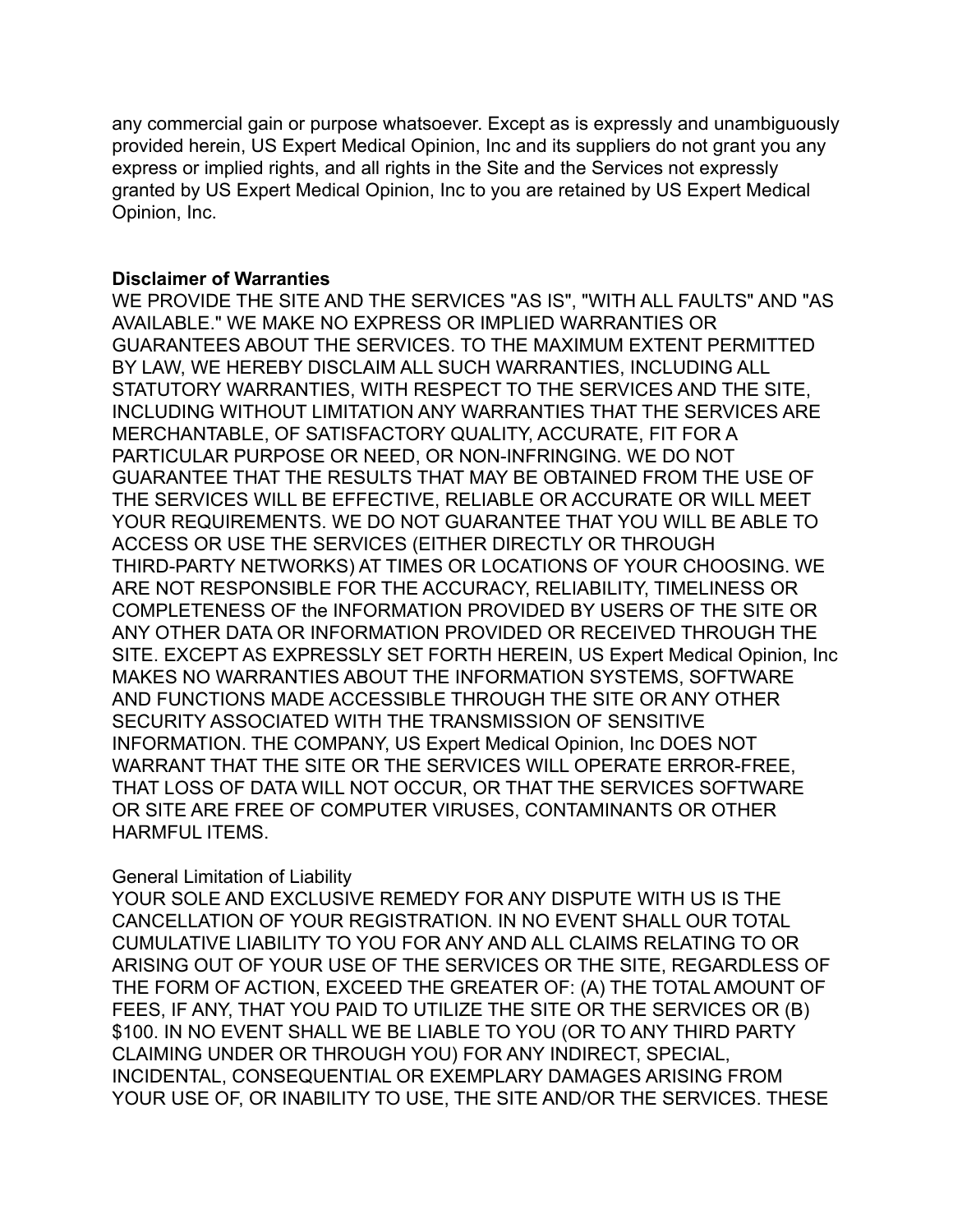EXCLUSIONS APPLY TO ANY CLAIMS FOR LOST PROFITS, LOST DATA, LOSS OF GOODWILL, WORK STOPPAGE, COMPUTER FAILURE OR MALFUNCTION, ANY OTHER COMMERCIAL DAMAGES OR LOSSES, OR MEDICAL MALPRACTICE OR NEGLIGENCE OF PHYSICIANS UTILIZED THROUGH USE OF THE SERVICE, EVEN IF WE KNEW OR SHOULD HAVE KNOWN OF THE POSSIBILITY OF SUCH DAMAGES. BECAUSE SOME STATES OR JURISDICTIONS DO NOT ALLOW THE EXCLUSION OR THE LIMITATION OF LIABILITY FOR CONSEQUENTIAL OR INCIDENTAL DAMAGES, IN SUCH STATES OR JURISDICTIONS, OUR LIABILITY SHALL BE LIMITED TO THE EXTENT PERMITTED BY LAW.

### **Termination**

We may terminate and/or suspend your registration immediately, without notice, if there has been a violation of these Terms of Use or other policies and terms posted on the Site by you or by someone using your Credentials. We may also cancel or suspend your registration for any other reason, including inactivity for an extended period, but will attempt to notify you in advance of such cancellation or suspension. The Company, US Expert Medical Opinion, Inc shall not be liable to you or any third party for any termination of your access to the Site and/or the Services. Further, you agree not to attempt to use the Site and/or the Services after any such deletion, deactivation or termination.

## **Terms of Use**

#### Indemnification

Upon a request by us, you agree to defend, indemnify, and hold harmless us, our employees, contractors, officers, directors, agents, parents, other affiliated companies, and suppliers, from all liabilities, claims, demands and expenses, including attorney's fees, made by any third party that arise from or are related to (a) your access to the Site, (b) your use of the Services, or (c) the violation of these Terms of Use by you or any third party using your Credentials of any intellectual property or other right of any person or entity. The foregoing indemnification obligation does not apply to liabilities, claims and expenses arising as a result of our own gross negligence or intentional misconduct.

#### Entire Agreement

These Terms of Use and any supplemental terms, policies, rules and guidelines posted on the Site, including the Privacy Policy below, constitute the entire agreement between you and us and supersede all previous written or oral agreements. If any part of these Terms of Use is held invalid or unenforceable, that portion shall be construed in a manner consistent with applicable law to reflect, as nearly as possible, the original intentions of the parties, and the remaining portions shall remain in full force and effect. The failure of the Company, US Expert Medical Opinion, Inc to exercise or enforce any right or provision of these Terms of Use shall not constitute a waiver of such right or provision. The failure of either party to exercise in any respect any right provided for herein shall not be deemed a waiver of any further rights hereunder.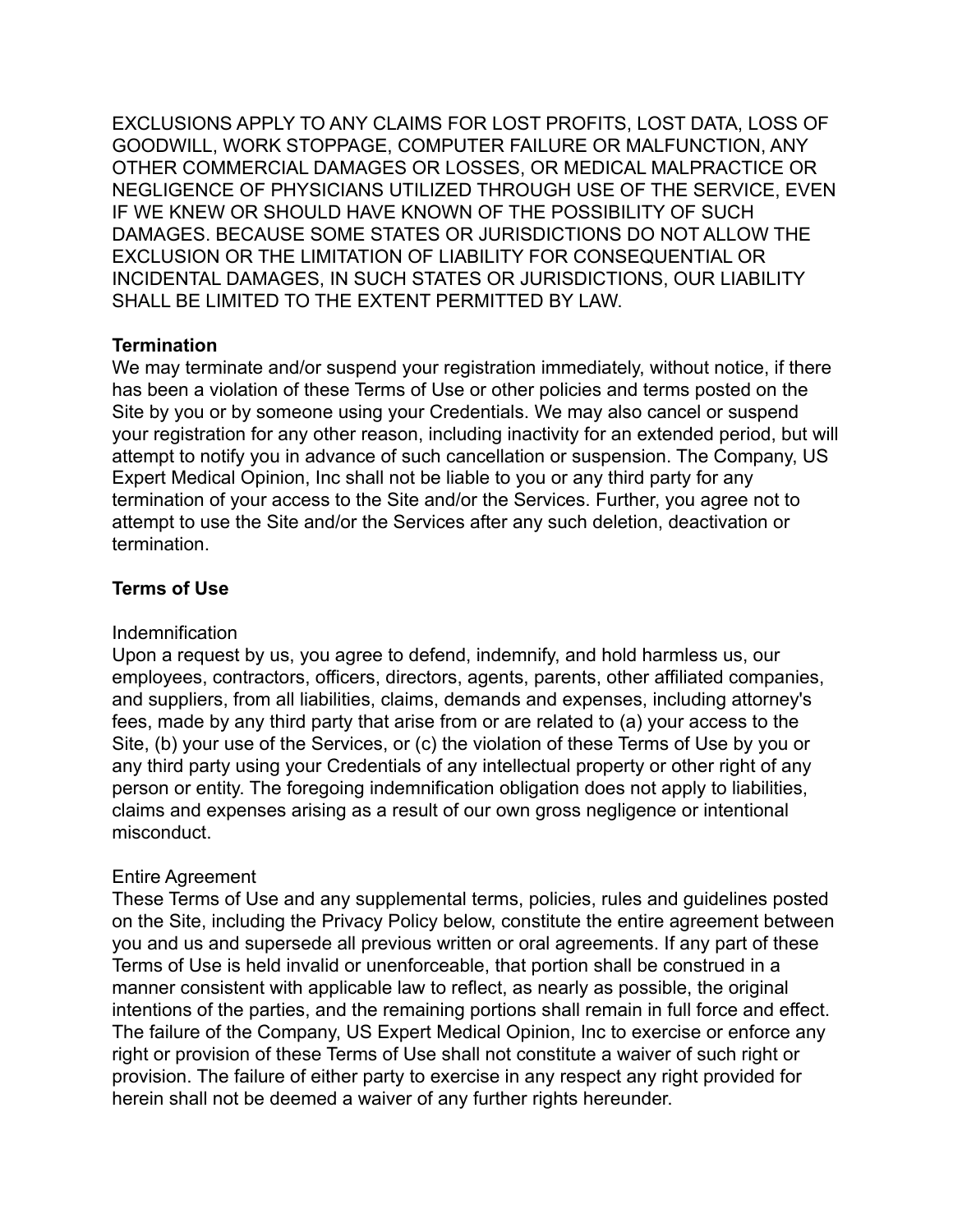#### Choice of Law and Dispute Resolution

These Terms of Use shall be deemed to have been entered into and shall be construed and enforced in accordance with the laws of the State of Florida as applied to contracts made and to be performed entirely within Broward County, Florida, without giving effect to the state's conflicts of law statute. Any controversy, dispute or claim arising out of or related to these Terms of Use or your use of the Services shall be settled by final and binding arbitration to be conducted by an arbitration tribunal in Broward County in the state of Florida, pursuant to the rules of the American Arbitration Association. The arbitration tribunal shall consist of one arbitrator. The decision or award of the arbitrator shall be final, and judgment upon such decision or award may be entered in any competent court or application may be made to any competent court for judicial acceptance of such decision or award and an order of enforcement. The parties agree that the arbitrator shall have the authority to impose equitable and injunctive relief as well as to award monetary relief, as the arbitrator deems appropriate.

#### Assignment

We may assign this contract at any time to any parent, subsidiary, or any affiliated company, or as part of the sale, merger with, or other transfer of our company to another entity. We will post a notice on the Web Site regarding any change of ownership so that you have the opportunity to discontinue your use of the Site or cancel your registration if you do not wish to continue to use the Web Site and the Services under the new ownership. You may not assign, transfer or sublicense these Terms of Use to any one else and any attempt to do so in violation of this section shall be null and void.

## **Eligibility**

You must be 18 or over, or the legal age to form a binding contract in your jurisdiction if that age is greater than 18 years of age, to register with us or use the Site and the Services. If you are between the ages of 13 and 18 or the applicable legal age in your jurisdiction, you can use the Site or Services only in conjunction with, and under the supervision of, your parent or guardian who has agreed to the Terms of Use. If you are under the age of 13, you may not use the Site or Services, in compliance with the Children's Online Privacy Protection Act. If you are the parent or legal guardian of a child under the age of 18, you may use the Site or Services on behalf of such minor child. By using the Site or Services on behalf of a minor child, you represent and warrant that you are the parent or legal guardian of such child. If you do not qualify under these terms, do not use the Site or Services. Membership in the Services is void where prohibited by applicable law, and the right to access the Site is revoked in such jurisdictions. By using the Web Site and/or the Services, you represent and warrant that you have the right, authority, and capacity to enter into these Terms of Use and to abide by all of the terms and conditions set forth herein. The Web Site is administered in the U.S. and intended for Global users; any use outside of the U.S. is at the user's own risk and users are responsible for compliance with any local laws applicable to their use of the Services or the Web Site.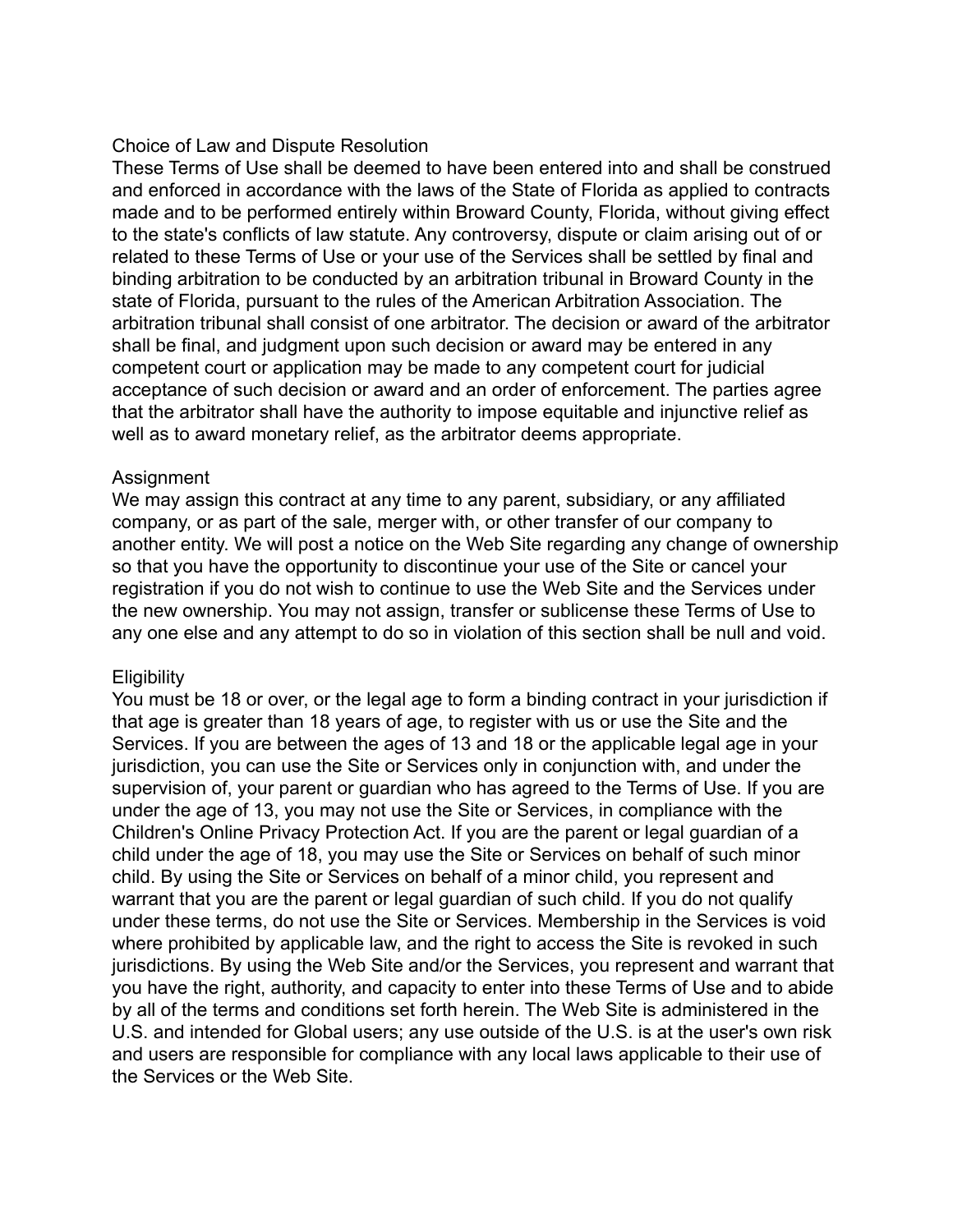#### **Informed Consent of Services**

Online second opinions and Online consultative medical services are different from the services provided in person by a physician. The physician reviewing your case will not have the benefit of information that would be obtained by examining you in person and observing your physical condition. Therefore, the physician may not be aware of facts or information that would affect his or her opinion of your diagnosis. In some cases, the facts may be critical to the opinion. We therefore strongly encourage you to discuss the second opinion/ medical opinion with your treating physician. By proceeding with this service, you acknowledge that you are aware of this restriction and exclusively assume the risk of this restriction.

#### You also **Acknowledge** that :

The diagnosis received is limited and provisional.

The second opinion service/ medical consultative service is not meant to replace a full medical evaluation in person.

The consulting physician does not have important information that can be usually obtained on physical examination. The absence of the physical examination could affect the ability to render an exact opinion.

The consulting physicians are licensed by the Board of Medicine in the State where they practice in their respective fields of medicine, and Not necessarily in the State you Live in.

#### **By using our services, you agree to exclusively accept the risk of these limitations and understand that no guarantee has been made to you concerning any particular result or cure of your condition.**

Telemedicine involves the use of electronic communications to enable healthcare providers at different locations to share individual patient medical information for the purpose of improving patient care. Providers may include primary care practitioners, specialists, and/or subspecialists. The information may be used for diagnosis, therapy, follow-up and/or education, and may include any of the following: Patient medical records Medical images Live two-way audio and video Output data from medical devices and sound and video files

Electronic systems used will incorporate network and software security protocols to protect the confidentiality of patient identification and imaging data and will include measures to safeguard the data and to ensure its integrity against intentional or unintentional corruption.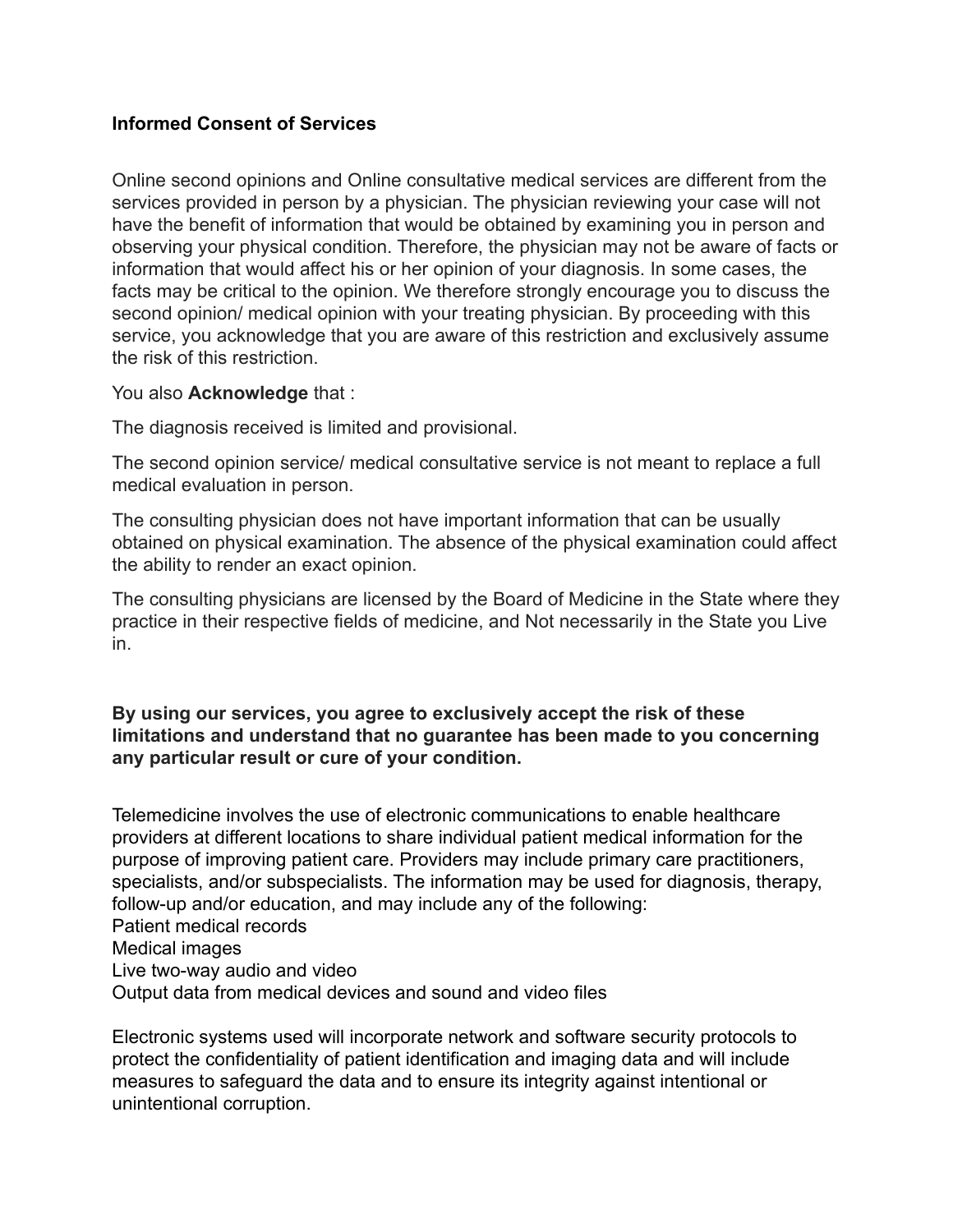Responsibility for the patient care should remain with the patient's local clinician, if you have one, as does the patient's medical record.

Expected Benefits:

Access to medical care opinion by enabling a patient to remain in his/her local healthcare site (i.e. home)

Efficient telephonic medical evaluation and providing management and/or treatment options.

Obtaining expertise of a US Based Specialist.

### Possible Risks:

As with any medical procedure, there are potential risks associated with the use of telemedicine. These risks include, but may not be limited to:

In rare cases, the consultant may determine that the transmitted information is of inadequate quality, thus necessitating a face-to-face meeting with the patient, or at least a rescheduled video consult;

Delays in medical evaluation and treatment could occur due to deficiencies or failures of the equipment;

In very rare instances, security protocols could fail, causing a breach of the privacy of personal medical information;

In rare cases, a lack of access to complete medical records may result in adverse drug interactions or allergic reactions or other judgment errors;

### **By checking the box associated with Terms of use, you are giving us an "Informed Consent". You acknowledge that you understand and agree with the following:**

I understand that the laws that protect privacy and the confidentiality of medical information also apply to telemedicine, and that no information obtained in the use of telemedicine, which identifies me, will be disclosed to researchers or other entities without my consent.

I understand that I have the right to withhold or withdraw my consent to the use of telemedicine in the course of my care at any time, without affecting my right to future care or treatment.

I understand the alternatives to telemedicine consultation as they have been explained to me, and in choosing to participate in a telemedicine consultation, I understand that some parts of the exam involving physical tests may be conducted by individuals at my location, or at a testing facility, at the direction of the consulting healthcare provider.

I understand that telemedicine may involve electronic communication of my personal medical information to other medical practitioners who may be located in other areas, including out of state.

I understand that I may expect the anticipated benefits from the use of telemedicine in my care, but that no results can be guaranteed or assured.

I understand that my healthcare information may be shared with other individuals for scheduling and billing purposes. Others may also be present during the consultation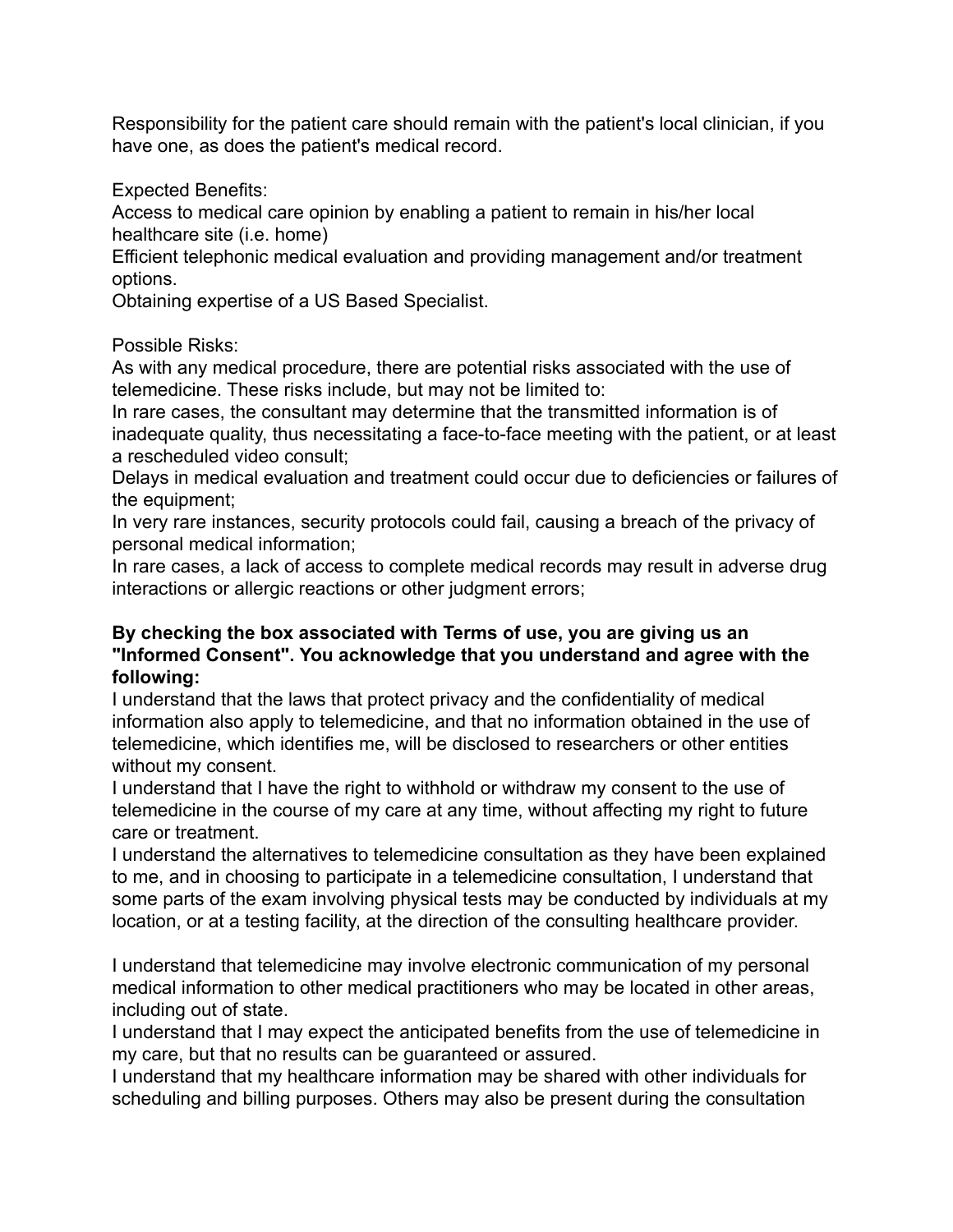other than my healthcare provider and consulting healthcare provider in order to operate the video equipment. The above mentioned people will all maintain confidentiality of the information obtained. I further understand that I will be informed of their presence in the consultation and thus will have the right to request the following: (1) omit specific details of my medical history/physical examination that are personally sensitive to me; (2) ask non-medical personnel to leave the telemedicine examination room; and/or (3) terminate the consultation at any time.

## **Patient Consent To The Use of Telemedicine**

**I have read and understand the information provided above regarding telemedicine, have discussed it with my physician or such assistants as may be designated, and all of my questions have been answered to my satisfaction. I have read this document carefully, and understand the risks and benefits of the teleconferencing consultation and have had my questions regarding the procedure explained and I hereby give my informed consent to participate in a telemedicine visit under the terms described above.**

# STATE SPECIFIC NOTIFICATIONS

FOR CALIFORNIA RESIDENTS

You or your legal representative retains the option to withhold or withdraw consent to receive health care services via the Online Services at any time without affecting your right to future care or treatment nor risking the loss or withdrawal of any benefits to which you or your legal representative would otherwise be entitled.

All existing confidentiality protections apply.

All existing laws regarding patient access to medical information and copies of medical records apply.

Dissemination of any of any of your identifiable images or information from the telemedicine interaction to researchers or other entities shall not occur without your consent.

All provisions of these Terms of Use, including your informed consent to receive services via the Online Services are for the benefit of the treating Provider as well as for your benefit.

NOTICE

Medical doctors are licensed and regulated by the Medical Board of California (800) 632-2322

www.mbc.ca.gov

FOR FLORIDA RESIDENTS

Each Provider's hours are variable. To access a Provider's in-office schedule, go to that Provider's login page where the Provider's in-office hours are posted.

FOR GEORGIA RESIDENTS

Patient Right to Know

The patient has the right to file a grievance with the Georgia Composite Medical Board concerning the physician, staff, office, and treatment received. The patient should either call the Board with such a complaint or send a written complaint to the Board. The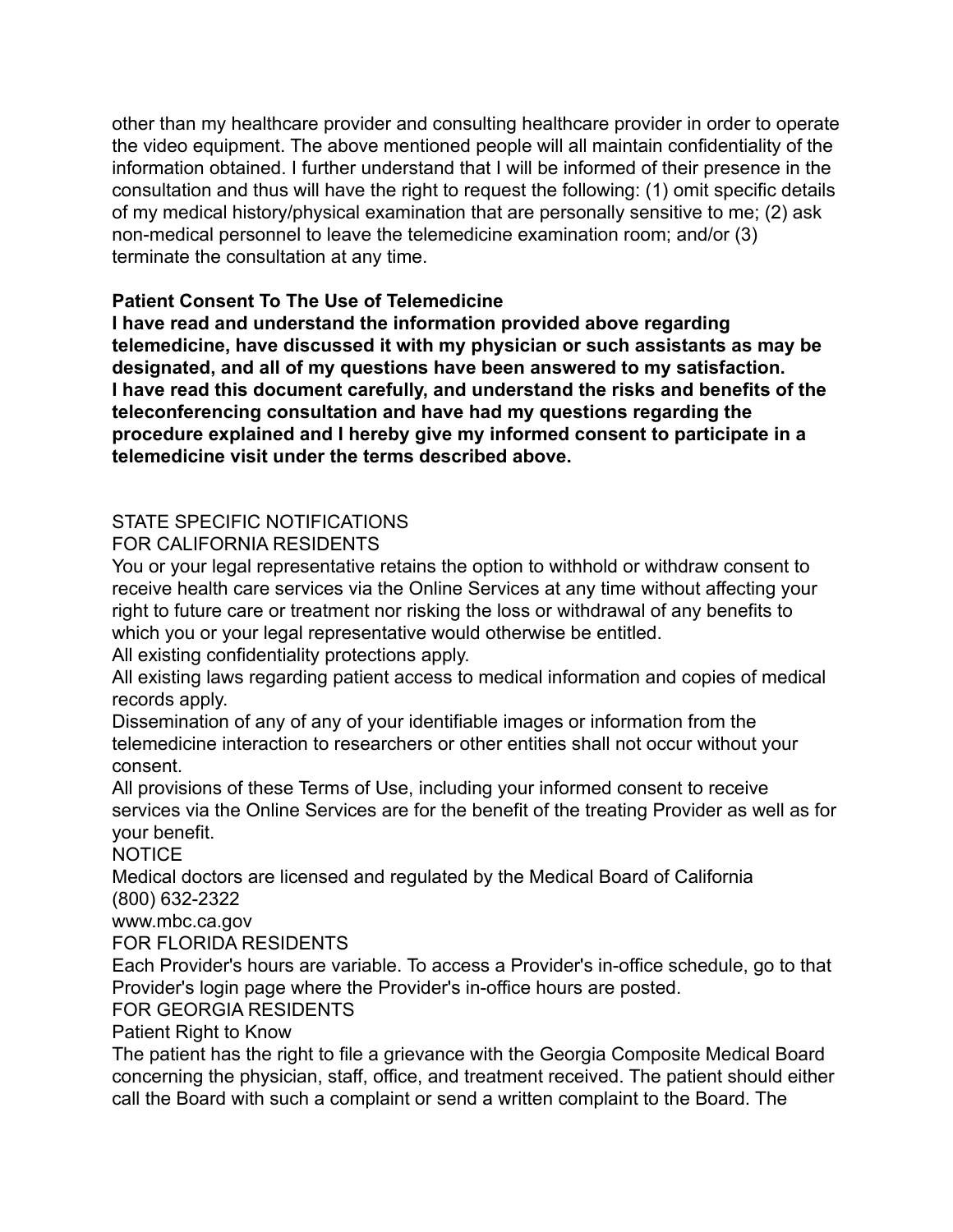patient should be able to provide the physician or practice name, the address, and the specific nature of the complaint.

FOR INDIANA RESIDENTS

Unless your Provider specifically disclosed otherwise, with the exception of charges for services delivered to patients, Providers do not have any financial interest in any information, products, or services offered through US Expert Medical Opinion, Inc I expressly consent to Providers forwarding my patient identifiable information to US Expert Medical Opinion, Inc's designee.

I agree that I will hold harmless US Expert Medical Opinion, Inc, Inmotion Hosting, and each Provider for any loss of information due to a technical failure.

Notice Concerning Complaints

You may either file a complaint online or download the appropriate complaint form found at [indianaconsumer.](http://www.in.gov/attorneygeneral/2426.htm) If downloading, you must complete, sign, print, and mail it, along with copies of all relevant supporting documentation to:

Consumer Protection Division

Office of the Indiana Attorney General

302 W. Washington St., 5th Floor

Indianapolis, IN 46204

You can also request a complaint form by calling 800-382-5516 or 317-232-6330.

FOR KANSAS RESIDENTS

Notice to Patients: Required Signage for K.A.R. 100-22-6

Prepared by the State Board of Healing Arts

April 5, 2007

NOTICE TO PATIENTS

It is unlawful for any person who is not licensed under the Kansas Healing Arts Act to open or maintain an office for the practice of the healing arts in Kansas.

Questions and concerns regarding this professional practice may be directed to: [help@myusadr.com](mailto:help@myusadr.com)

## FOR LOUISIANA RESIDENTS

The relationship between you and the Provider is not intended to replace the relationship between you and other providers.

The relationship between you and the Provider is supplemental. Your primary care physician is responsible for your overall health care management.

FOR MARYLAND RESIDENTS

Our procedure to verify the identification of the individual transmitting the communication:

We verify your identification through the assignment and use of a unique username and password combination. When you sign into US Expert Medical Opinion, Inc, your username and password identify you.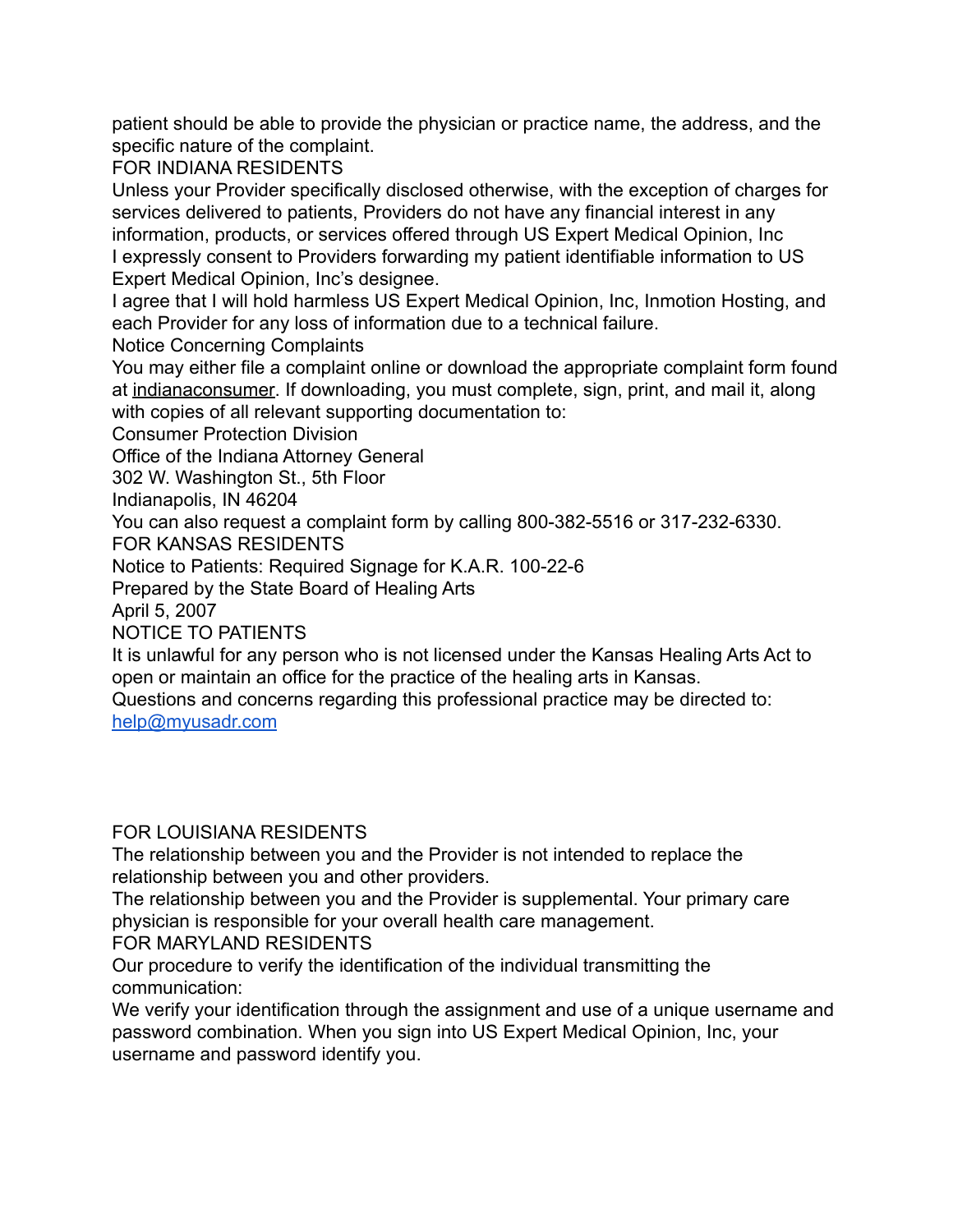Access to US Expert Medical Opinion, Inc m data is restricted through the use of unique usernames and passwords. The username and password assigned to you are personal to you and you must not share them with any other individual.

When you choose a Provider, you will send the information by submitting it on a form. The US Expert Medical Opinion administration will receive it on their emails and it will be forwarded to the provider. During the review, the Provider will communicate with you and respond in real time.

FOR MASSACHUSETTS RESIDENTS

Written notice of patients' rights can be found on the US Expert Medical Opinion, Inc **Website** 

### FOR OKLAHOMA RESIDENTS

You always retain the option to withhold or withdraw consent from obtaining health care services via US Expert Medical Opinion, Inc. If you decide that you no longer wish to obtain health care services via US Expert Medical Opinion, Inc , it will not affect your right to future care or treatment, nor will you risk the loss or withdrawal of any program benefits to which you would otherwise be entitled.

Patient access to all medical information transmitted during a telemedicine interaction is guaranteed by the provider and copies of this information are available at stated costs, which shall not exceed the direct cost of providing the copies.

All existing confidentiality protections apply.

Dissemination of any of any of your identifiable images or information from the telemedicine interaction to researchers or other entities shall not occur without your consent.

By agreeing with these Terms of Use, you acknowledge that you understand these provisions.

#### **Privacy Policy US Expert Medical Opinion, Inc**

## **We Respect Your Privacy!**

#### **Introduction**

The Company, US Expert Medical Opinion, Inc., is committed to respecting the privacy rights of our customers, visitors, and other users of the US Expert Medical Opinion, Inc services ("Services") provided via the US Expert Medical Opinion, Inc websites (collectively, "Website"). The term Website refers to services located at <https://usexpertmedicalopinion.com> and <https://myusadr.com> ("Web Site, Site, site") and All affiliated websites Owned, Operated, Licensed or Controlled by US Expert Medical Opinion, Inc ("Company") and/ or Wael Tamim.

We created this Website Privacy Policy ("Privacy Policy") to give you confidence as you visit and use the Website, and to demonstrate our commitment to fair information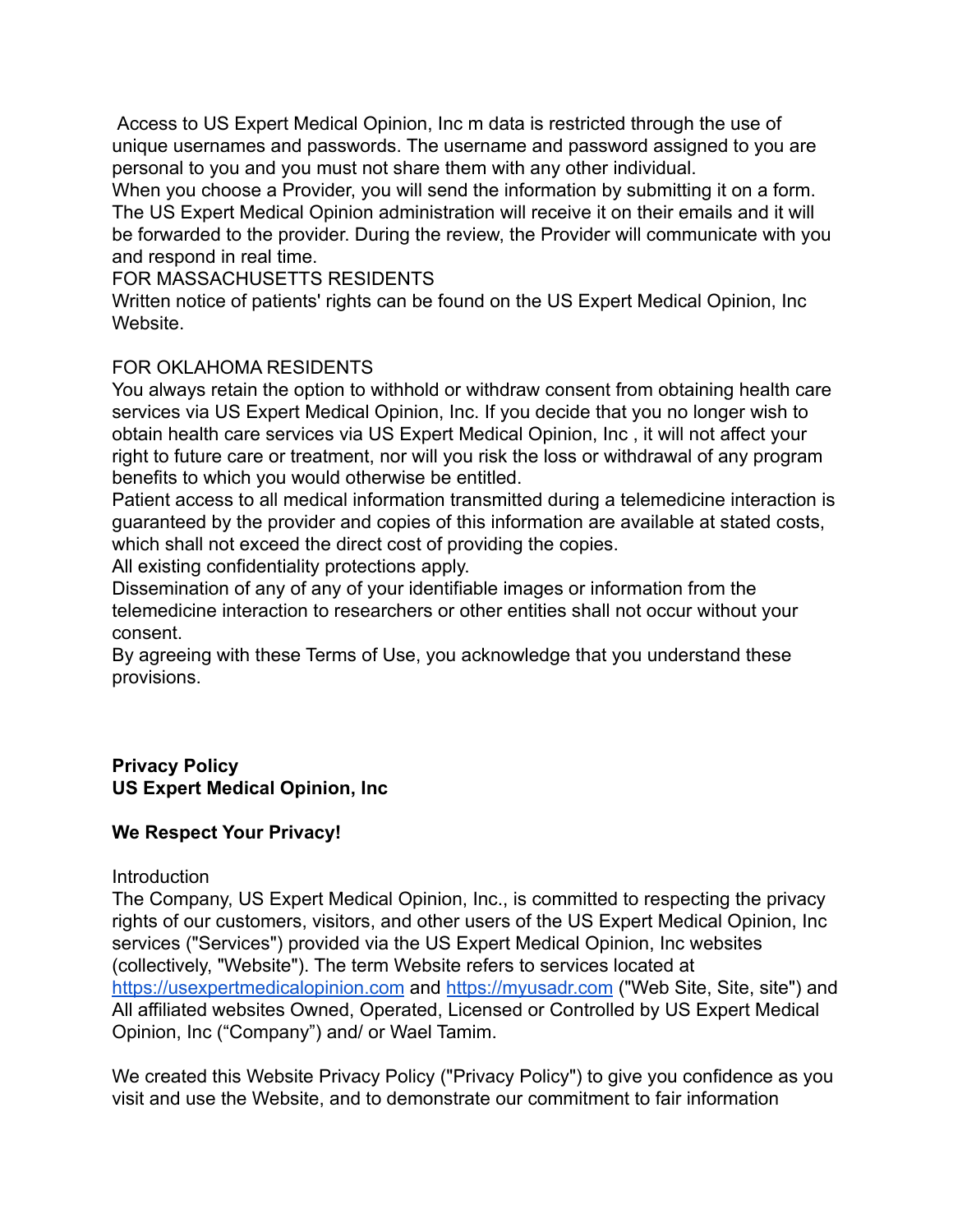practices and the protection of privacy. This Privacy Policy is only applicable to the Website, and not to any other websites that you may be able to access from the Website or any website of US Expert Medical Opinion, Inc partners, each of which may have data collection, storage, and use practices and policies that differ materially from this Privacy Policy. Your use of the Website is governed by this Privacy Policy and the Terms of Use.

## **US Expert Medical Opinion, Inc and MyUSADr. Respect your Privacy!**

This notice describes how medical information about you may be used and disclosed and how you can get access to this information.

Please review the information in this notice carefully.

This Notice provides you with information to protect the privacy of your confidential health care information, hereafter referred to as protected health information (PHI). The Notice also describes the privacy rights you have and how you can exercise those rights. This Notice serves as a joint Notice from US Expert Medical Opinion and its members including the medical staff through an organized health care arrangement.

## Traffic Data Collected

We automatically track and collect the following categories of information when you visit our Website: (1) IP addresses; (2) domain servers; (3) types of computers accessing the Website; (4) types of web browsers used to access the Website; (5) referring source which may have sent you to the Website; and (6) other information associated with the interaction of your browser and the Website (collectively "Traffic Data").

# Personal Information Collected

In order for you to access certain areas of the Website, we may require you to provide us with certain information that personally identifies you ("Personal Information"). Personal Information includes the following categories of information: (1) Contact Data (such as your email address, phone number and login password); (2) Demographic Data (such as your gender, your date of birth and your zip code); (3) Insurance Data (such as your insurance carrier and insurance plan); and (4) Medical Data (such as your previous doctors and dentists ("Providers") visited, your reason for visit and your date of visit, and other medical information you choose to share with us). If you communicate with us by, for example, email or letter, any information provided in such communication may be collected as Personal Information.

# Interactive and Installed Tools

We also collect other information, some of which may be Personal Information that you voluntarily provide to us when you choose to use some of the Website's interactive tools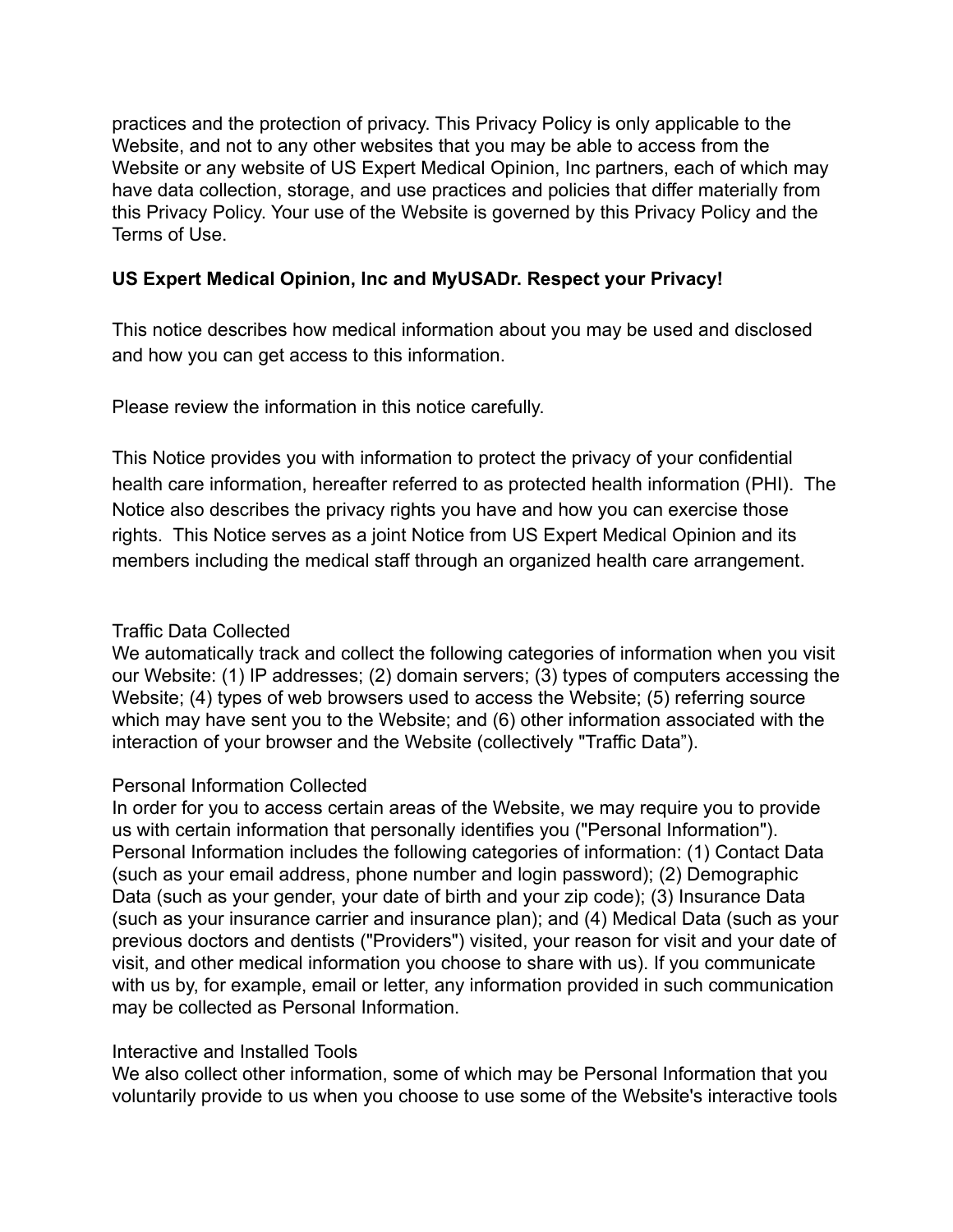and services ("Interactive Tools"), such as searching for Providers and appointments with them. We also collect information you provide voluntarily in free-form text boxes on the Website and through responses to surveys, questionnaires and the like. Some of the free Interactive Tools on our site ask you for health-related Personal Information. You may elect to use certain Services available through the Website that require you to download and install the software on your computer ("Installed Tools"). The Installed Tools may collect and transmit information from your computer system solely relating to use of the Installed Tools and for the purpose of providing you the relevant Services, for example, by informing when a user is logged on and available to receive update or alert notices.

#### **Cookies**

"Cookies" are small computer files that are transferred to your computer's hard drive that contain information such as user ID, user preferences, lists of pages visited and activities conducted while browsing the Website. At your option, expense and responsibility, you may block cookies or delete cookies from your hard drive. However, by disabling cookies, you may not have access to the entire set of features of the Website.

Generally, we use "cookies" to customize your experience on our Website and to store your password so you do not have to re-enter it each time you visit the Website.

#### Information Provided on Behalf of Children

The Company, US Expert Medical Opinion, Inc does not collect information from children under the age of 13 in accordance with the Children's Online Privacy Protection Act ("COPPA") as discussed below. If you are a parent or legal guardian of a minor child, you may, in compliance with the Terms of Use of the Web Site or Services on behalf of such minor child. Any information that you provide while using the Site or Service on behalf of your minor child will be treated as Personal Information as otherwise provided herein.

#### Children's Online Privacy Protection Act

COPPA severely restricts what information can be collected from children under the age of 13. For this reason, children under the age of 13 in the United States are prohibited from using the Website. The Website is not directed at children, and US Expert Medical Opinion, Inc does not knowingly collect any information from individuals under the age of 13. If we learn that we have received any information from an individual under the age of 13, we will use that information only to respond directly to that child (or a parent or legal guardian) to inform him or her that he or she cannot use the Services and subsequently we will delete that information from our own servers.

The Company, US Expert Medical Opinion, Inc Use of Your Information We may use your Contact Data to send you information about the Company,US Expert Medical Opinion, Inc or our products or Services, to contact you when necessary, including to remind you of upcoming or follow-up appointments, and in conjunction with your use of certain Interactive Tools. We may use your Demographic Data, your Traffic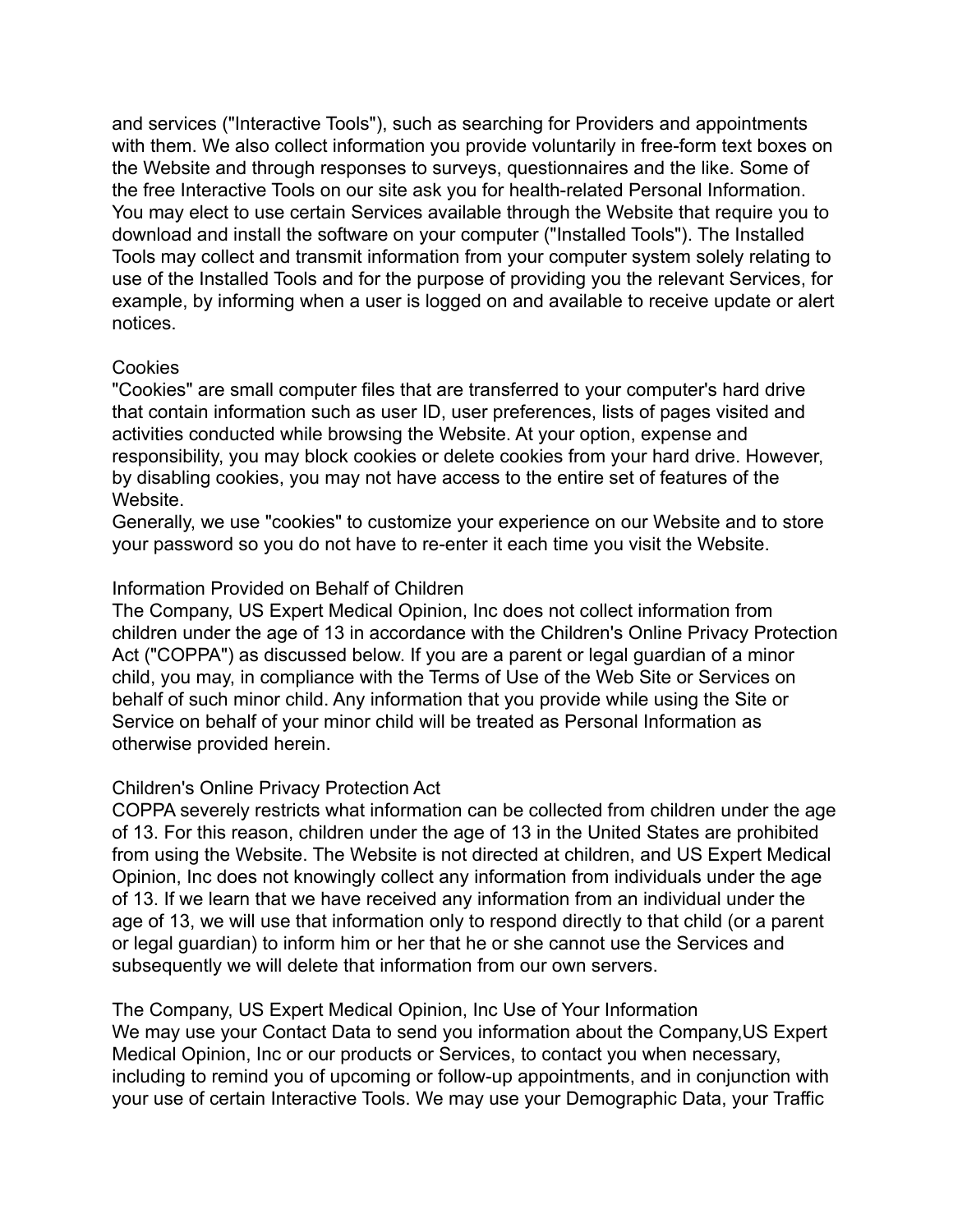Data, your Insurance Data or your Medical Data to customize and tailor your experience on the Website, in emails and other communications, displaying content that we think you might be interested in and according to your preferences. You agree that US Expert Medical Opinion, Inc may use Personal Information to allow your doctors to make appointments with other doctors on your behalf through the Services.

#### Sharing of Information

We share certain categories of information we collect from you in the ways described in this Privacy Policy. We may share Demographic Data with advertisers and other third parties only on an aggregate (i.e., non-personally-identifiable) basis. We may also share your Contact Data, Demographic Data, Insurance Data and Medical Data with Providers you choose to schedule on our Website. We also share Personal Information and Traffic Data with our business partners who assist us by performing core services (such as hosting, billing, fulfillment, or data storage and security) related to our operation of the Website and/or by making certain Interactive Tools available to our users. Those business partners shall be bound to uphold the same standards of security and confidentiality that we have promised to you in this Privacy Policy, and they will only use your Contact Data and other Personal Information to carry out their specific business obligations to US Expert Medical Opinion, Inc and to provide your requested medical care and services. Last, we may transfer information about you to another company in connection with a merger, sale or acquisition by or of the Company, US Expert Medical Opinion, Inc In this event, we will use reasonable efforts to notify you before information about you is transferred and becomes subject to a different privacy policy. The Company, US Expert Medical Opinion, Inc does not share, sell, rent or trade your Personal Information with any third parties for their promotional purposes.

#### User Choice

You may choose not to provide us with any Personal Information. In such an event, you can still access and use much of the Website; however, you will not be able to access and use those portions of the Website that require your Personal Information. You have the right to request copies of available Personal information on record as well as request to erase them out of the system. Requests can be directed to the Data Protection Officer and sent electronically or by mail to our office.

#### Confidentiality and Security

Except as otherwise provided in this Privacy Policy, we will keep your Personal Information private and will not share it with third parties, unless we believe in good faith that disclosure of your Personal Information or any other information we collect about you is necessary to: (1) comply with a court order or other legal process; (2) protect the rights, property or safety of or another party; (3) enforce our Terms of Use; or (4) respond to claims that any posting or other content violates the rights of third-parties.

#### **Physicians**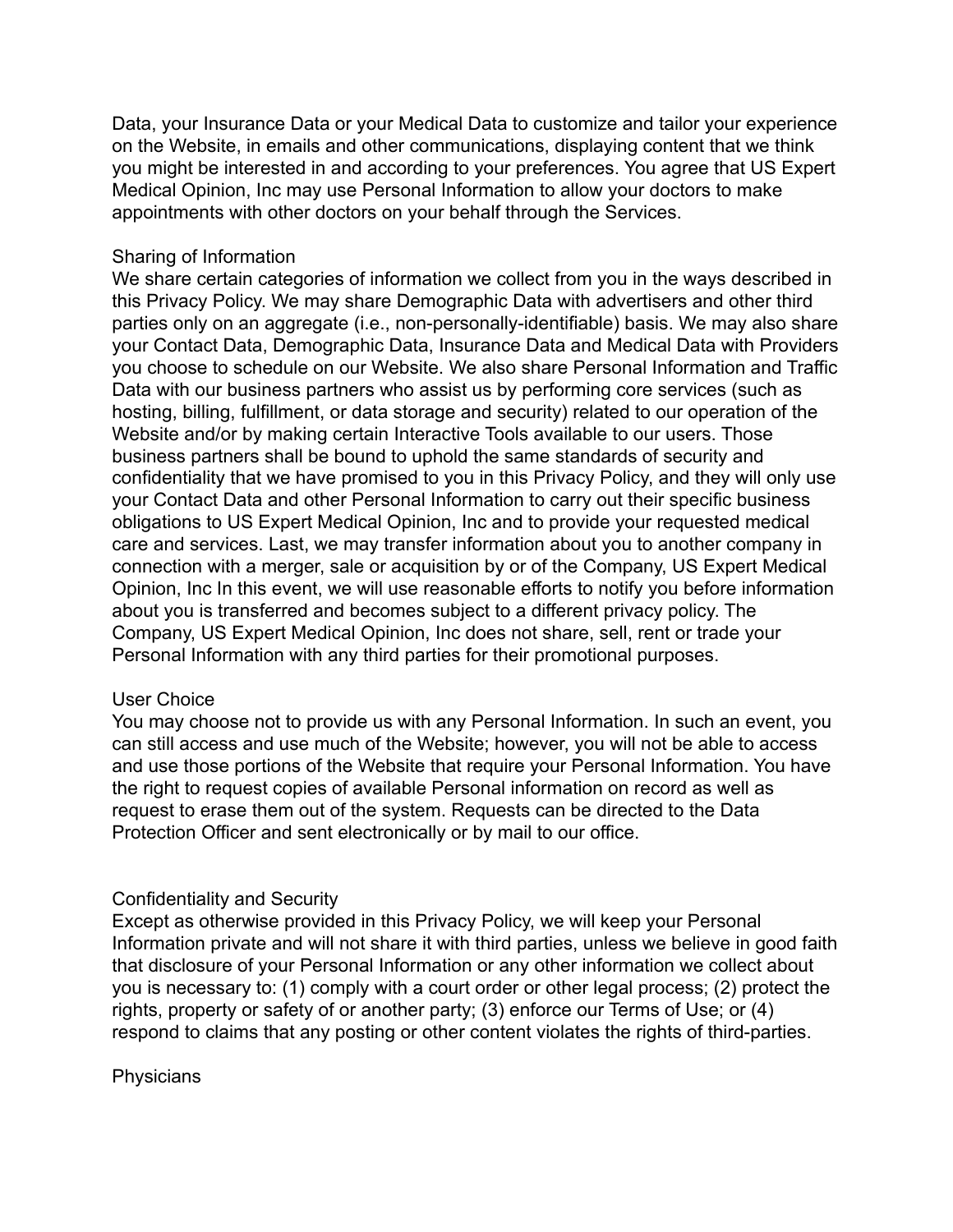Physicians, their employees, and their agents should be particularly aware of their obligations of patient confidentiality, including without limitation their obligations under the Health Insurance Portability and Accountability Act ("HIPAA"), both in communicating with the Company, US Expert Medical Opinion, Inc and in responding to a review of their services posted on our Website. US Expert Medical Opinion, Inc does not have, and will not accept, any obligations of confidentiality with respect to any communications other than those expressly stated in this Privacy Policy and the Company's Terms of Use.

#### Public Information

Any information that you may reveal in a review posting or other online discussion or forum is intentionally open to the public and is not in any way private. You should think carefully before disclosing any personally identifiable information in any public forum. What you have written may be seen and/or collected by third parties and may be used by others in ways we are unable to control or predict.

### **Security**

The security of your Personal Information is important to us. We follow generally accepted industry standards to protect the Personal Information submitted to us, both during transmission and once we receive it. We make good faith efforts to comply with Data protection laws including **GDPR**. For example, when you enter sensitive information on our Website, we encrypt that information using secure socket layer technology (SSL).

Although we make good faith efforts to store Personal Information in a secure operating environment that is not open to the public, you should understand that there is no such thing as complete security, and we do not guarantee that there will be no unintended disclosures of your Personal Information. If we become aware that your Personal Information has been disclosed in a manner not in accordance with this Privacy Policy, we will use reasonable efforts to notify you of the nature and extent of the disclosure (to the extent we know that information) as soon as reasonably possible and as permitted by law.

## Lost or Stolen Information

You must promptly notify us if your Contact Data is lost, stolen, or used without permission. In such an event, we will remove that Contact Data from your account and update our records accordingly.

## Updates and Changes to Privacy Policy

We reserve the right, at any time, to add to, change, update, or modify this Privacy Policy so please review it frequently. These changes would be binding to you by using our website. If we do, then we may or may not notify you here, and/or post a notice on our Website, with a description of any changes (material or otherwise) and, where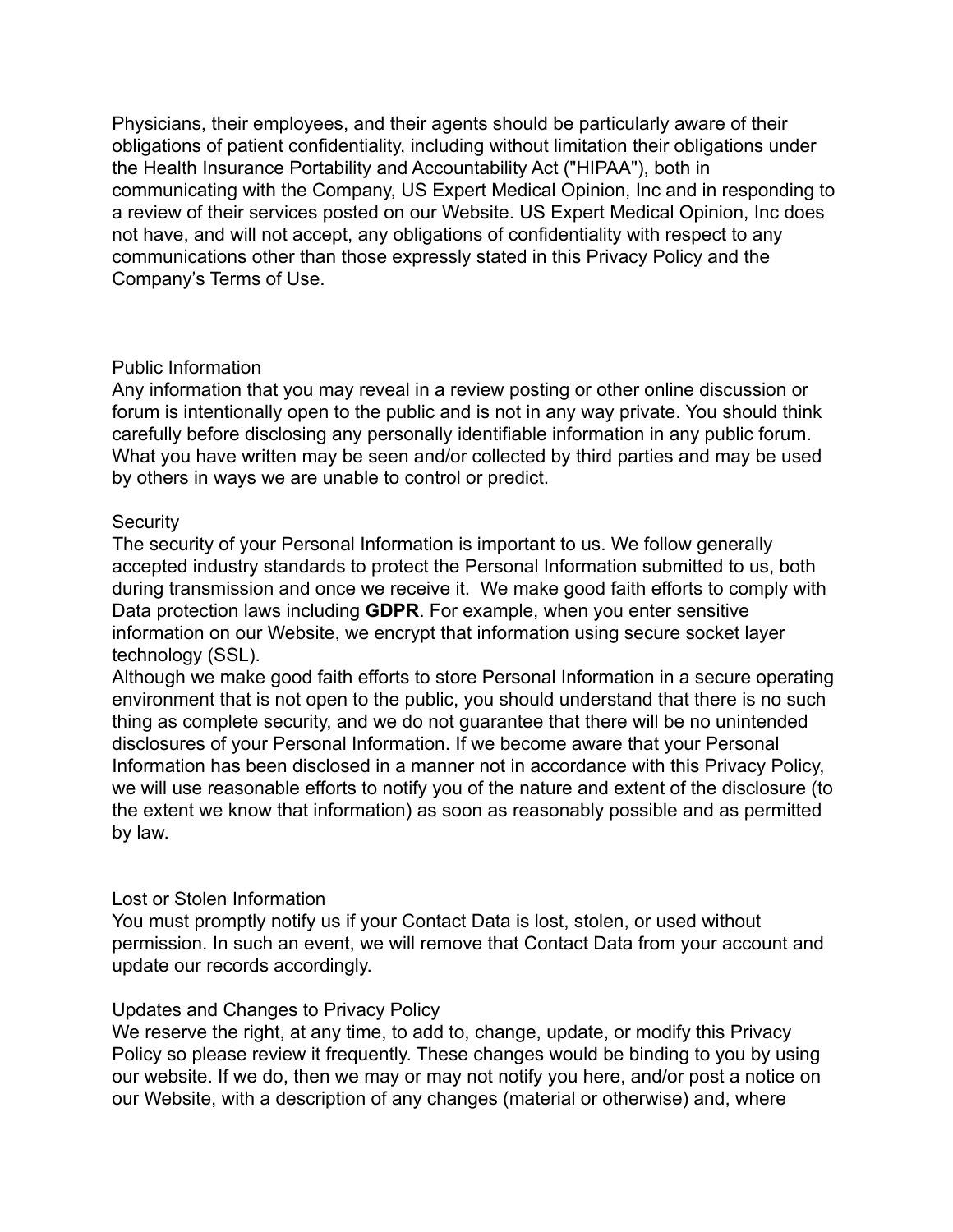appropriate, a link to the modified policy so that you can review it. In all cases, the use of information we collect is subject to the Privacy Policy in effect at the time such information is collected

#### Controlling Your Personal Information

As a registered user of the Website, you can modify some of the Personal Information you have included in your profile or change your username by logging in and accessing your account. Upon your request, the Company, US Expert Medical Opinion, Inc will use commercially reasonable efforts to delete your account and Personal Information in your profile; however, it may be impossible to remove your account without some residual information being retained by the Company, US Expert Medical Opinion, Inc.

#### Links to Other Websites

The Website contains links to third party websites to which US Expert Medical Opinion, Inc has no affiliation. The Company, US Expert Medical Opinion, Inc does not share your personal information with those websites and is not responsible for their privacy practices. Some web sites may have the look and feel of our Website. Please be aware that you may be on a different site and that this Privacy Policy only covers our Website. Should you decide to visit one of these third party websites, we suggest that you read its privacy policy.

Florida Patient Bill of Rights and Responsibilities SUMMARY OF THE FLORIDA PATIENT'S BILL OF RIGHTS AND RESPONSIBILITIES

Florida law requires that your healthcare provider or health care facility recognize your rights while you are receiving medical care and that you respect the health care provider's or health care facility's right to expect certain behavior on the part of patients. You may request a copy of the full text of this law from your health care provider or health care facility. A summary of your rights and responsibilities follows:

A patient has the right to be treated with courtesy and respect, with appreciation of his or her individual dignity, and with protection of his or her need for privacy.

A patient has the right to a prompt and reasonable response to questions and requests.

A patient has the right to know who is providing medical services and who is responsible for his or her care.

A patient has a right to know what patient support services are available, including whether an interpreter is available if he or she does not speak English.

A patient has the right to know what rules and regulations apply to his or her conduct.

A patient has the right to be given by the health care provider information concerning diagnosis, planned course of treatment, alternatives, risks, and prognosis.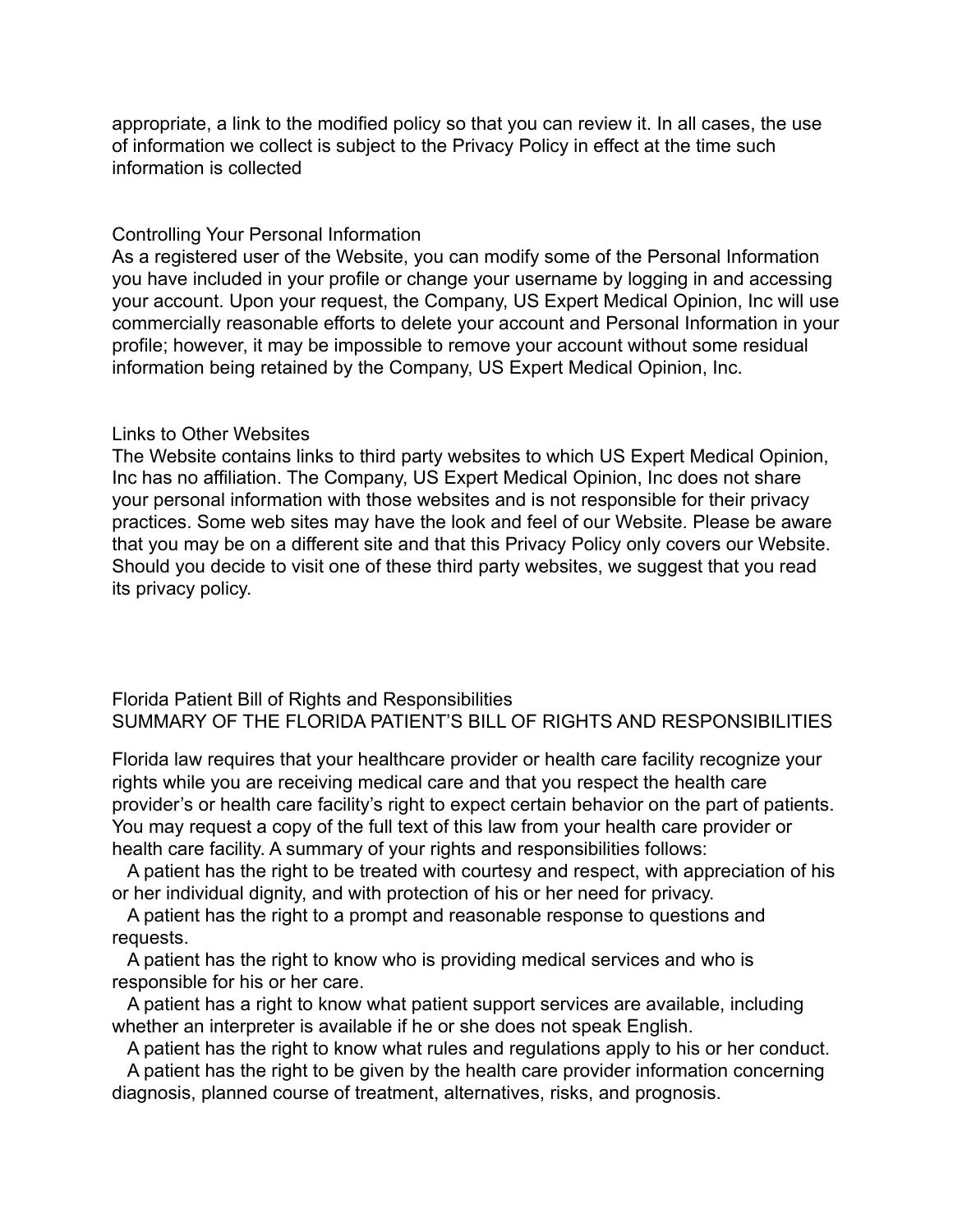A patient has the right to refuse any treatment, except as otherwise provided by law. A patient has the right to be given, upon request, full information and necessary counseling on the availability of known financial resources for his or her care.

A patient who is eligible for Medicare has the right to know, upon request and in advance of treatment, whether the health care provider or health care facility accepts the Medicare assignment rate.

A patient has the right to receive, upon request, prior to treatment, a reasonable estimate of charges for medical care.

A patient has the right to receive a copy of a reasonably clear and understandable, itemized bill and, upon request, to have the charges explained.

A patient has the right to impartial access to medical treatment or accommodations, regardless of race, national origin, religion, handicap, or source of payment.

A patient has the right to treatment for any emergency medical condition that will deteriorate from failure to provide treatment.

A patient has the right to know if medical treatment is for purposes of experimental research and to give his or her consent or refusal to participate in such experimental research.

A patient has the right to express grievances regarding any violation of his or her rights, as stated in Florida law, through the grievance procedure of the health care provider or health care facility which served him or her and to the appropriate state licensing agency.

A patient is responsible for providing to the health care provider, to the best of his or her knowledge, accurate and complete information about present complaints, past illnesses, hospitalizations, medications, and other matters relating to his or her health.

A patient is responsible for reporting unexpected changes in his or her condition to the health care provider.

A patient is responsible for reporting to the health care provider whether he or she comprehends a contemplated course of action and what is expected of him or her.

A patient is responsible for following the treatment plan recommended by the health care provider.

A patient is responsible for keeping appointments and, when he or she is unable to do so for any reason, for notifying the health care provider or health care facility.

A patient is responsible for his or her actions if he or she refuses treatment or does not follow the health care provider's instructions.

A patient is responsible for assuring that the financial obligations of his or her health care are fulfilled as promptly as possible.

A patient is responsible for following health care facility rules and regulations affecting patient care and conduct.

Full Document found on the following webpage: <http://www.flsenate.gov/Laws/Statutes/2011/381.026>

If you have any questions or would like further information about this Notice, please contact us at [help@myusadr.com](mailto:help@myusadr.com) or call us at 954-610-8585.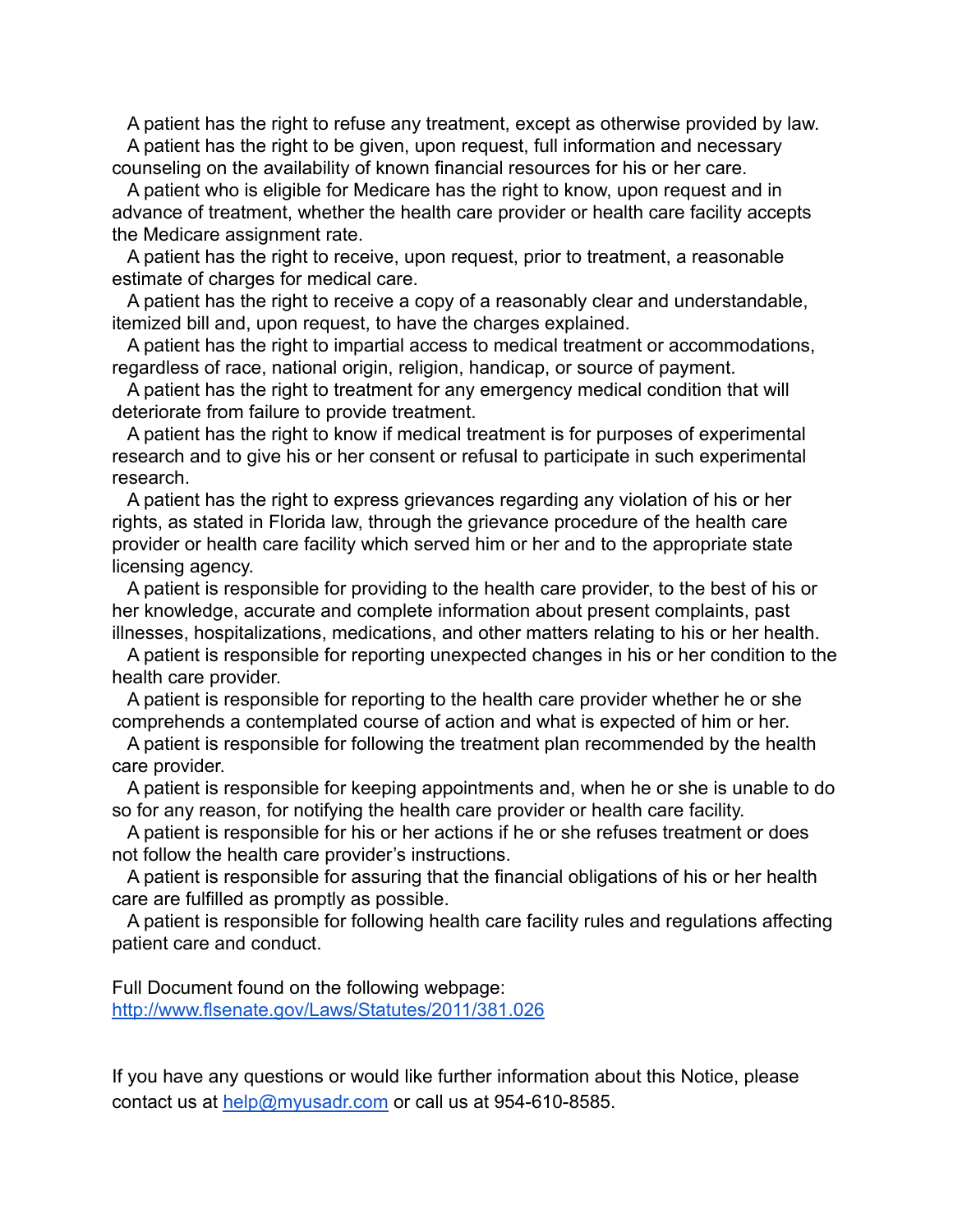HIPAA & PRIVACY Policy Notice of Privacy Practices Effective Date: May 31, 2018

The Health Insurance Portability and Accounting Act ("HIPAA") Privacy Rule controls the use and disclosure of what is known as Protected Health Information ("PHI"). Implementation of and compliance with this rule is not optional for our practice. We are required to give you the attached information. Please read and familiarize yourself with the attached material. Feel free to print out a copy for your records. Please indicate your receipt of this Notice below. It will be a permanent part of your medical record. If you are a parent or legal guardian of a patient, we will need a consent form signed by you for the patient.

Uses and Disclosures of Your Health Care Information

Your PHI may be used or disclosed for the following purposes based on your signing our Conditions of Admission Form which includes your acknowledgement of the Notice of Privacy Practices:

Treatment Purposes: Your PHI may be used by and disclosed to other health care professionals for the purpose of providing you with health care services. This may also include the need for us to obtain PHI from your previous health care providers. For example, information obtained by a nurse, physician or other member of your healthcare team will be recorded in your medical record and used to determine the course of treatment that should work best for you.

Health Care Operations: Your PHI may be used or disclosed for health care operations. Our staff members and independent contractors may have to access PHI for certain business operations and for quality improvement purposes. These uses and disclosures are necessary to operate US Expert Medical Opinion to help ensure that all of our patients receive quality care. For example, we may use PHI about your healthcare condition to review our treatment and services and to evaluate the performance of our staff in caring for you.

Business Associates: There are some services in our organization that are provided through contract with business associates. Your health care information may be used by or disclosed to our business associate(s) to provide and bill for services. These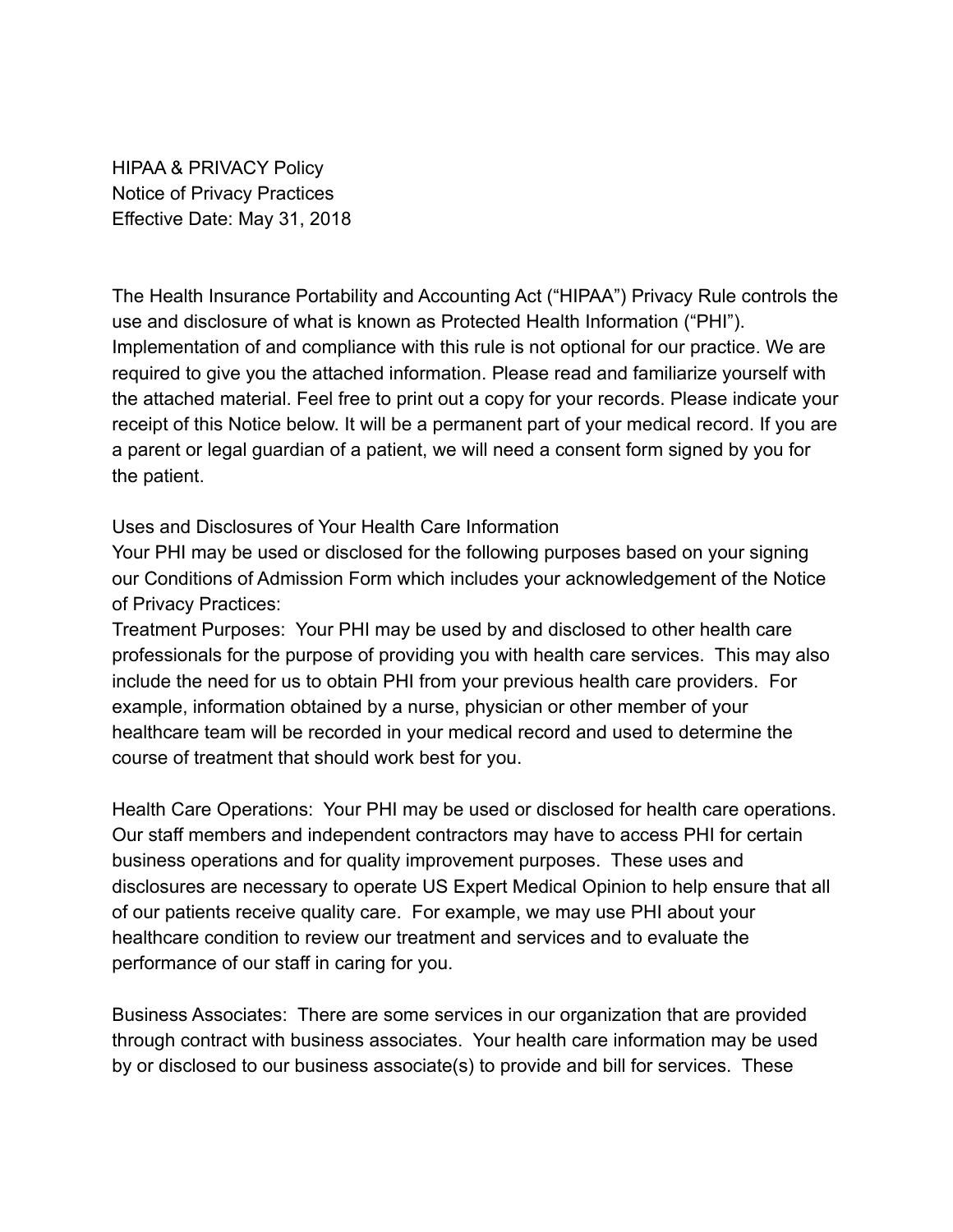business associates will sign an agreement that requires them to have procedures in place to protect the privacy of your PHI.

Your PHI may be used or disclosed for the following purposes based on your opportunity to agree or object:

Patient Directory: Your PHI will be used to maintain a listing of the name, location, general condition and religious affiliation of patients in our facilities. The information may be disclosed to members of the clergy and to others who specifically request the information by identifying the patient by name. You may inform our Admissions staff or a caregiver if you choose to object to this use or disclosure.

Notification of and Communication with Family: Your PHI may be used or disclosed to notify or assist in notifying a family member, personal representative or another person responsible for your care at your location and general condition. Health professionals, using their judgment, may disclose to a family member or any other person you identify, health information relevant to that person's involvement in your care or payment related to your care.

Fund-Raising: We may contact you as part of a fund-raising effort for the hospital or an organization related to the hospital. We would only utilize contact information such as your name, address and telephone number and potentially the date(s) you received services from our organization. If you do not want to be contacted for fund-raising efforts, you must notify our contact, in writing, to object to this use or disclosure.

Your PHI may be used or disclosed for the following purposes without your consent, authorization or opportunity to agree or object:

As Required by Law: Your PHI will be used or disclosed when we are legally required to do so. If this occurs, we will limit the PHI used or disclosed to the minimum necessary to comply with the law.

Inmates: If you are an inmate, your PHI may be used or disclosed to the correctional institution or agents thereof when necessary for your health or the health and safety of others.

Emergencies: Your PHI may be used or disclosed in an emergency treatment situation. Your acknowledgement will be obtained as soon as practicable following the emergency.

To Avert a Serious Threat to Health or Safety: We may use and disclose PHI about you when necessary to prevent a serious threat to your health and safety or the health and safety of the public or another person.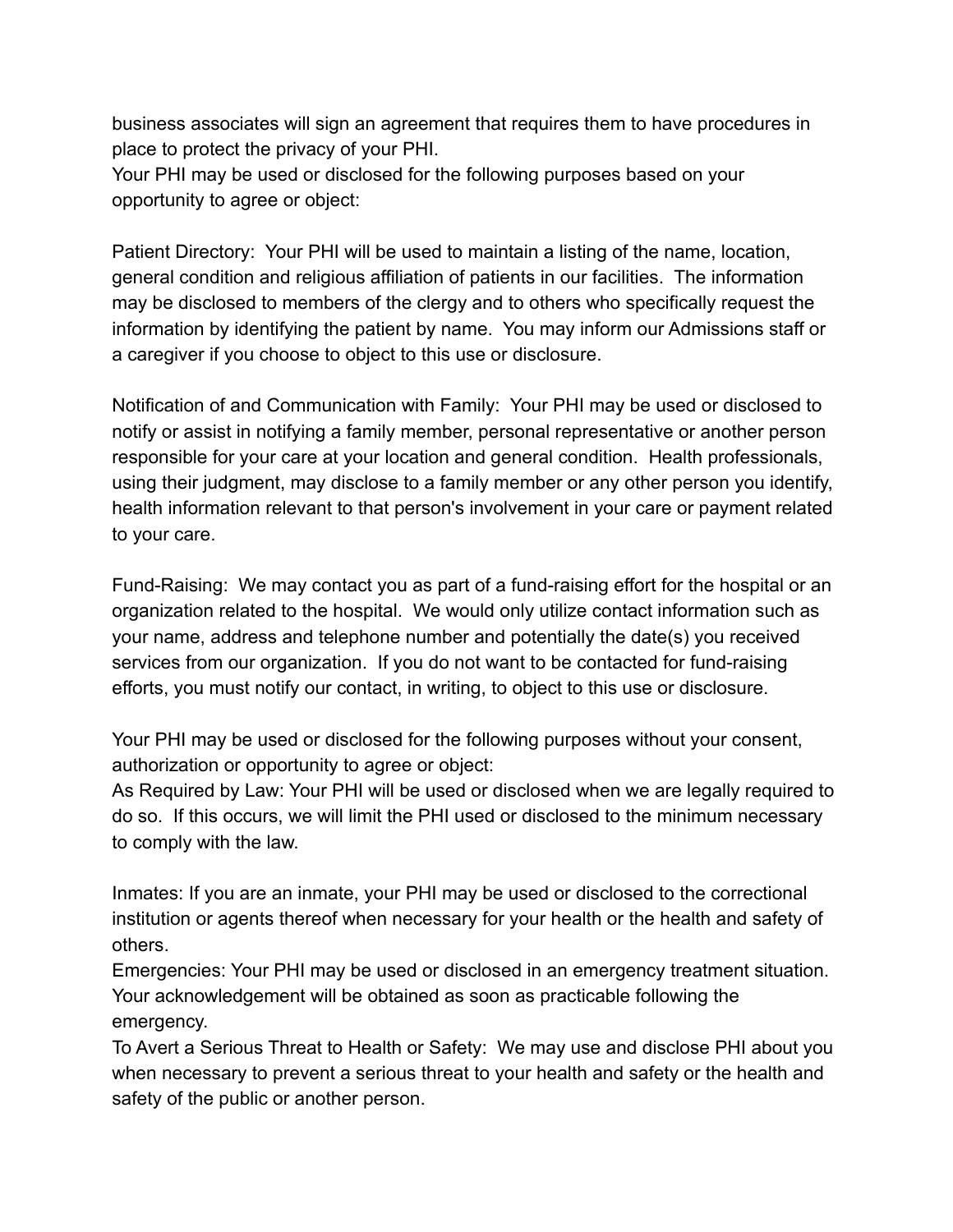Organ Procurement Organizations: Consistent with applicable law, we may disclose PHI to organ procurement organizations for the purpose of organ and tissue donation and transplant.

Military: If you are or have been a member of the armed forces, we may release PHI about you as required by military command authorities.

Research: We may disclose PHI about you for research purposes when the research has been approved by an institutional review board and privacy protocols have been established.

Public Health Authorities: As required by law, we may disclose your PHI to public health or legal authorities charged with preventing or controlling disease, injury or disability. For example, reporting births and deaths; reporting suspected abuse or neglect; and, reporting communicable disease information as required by public health authorities.

Health Oversight Activities: We may disclose PHI to a health oversight agency for activities authorized by law, including, for example, audits, investigations, inspections, medical device reporting and licensure.

Lawsuits and Disputes: If you are involved in a lawsuit or dispute, we may disclose medical information about you in response to a court or administrative order. We may also disclose medical information about you in response to a subpoena, discovery request, or other lawful process by someone else involved in the dispute, but only if efforts have been made to tell you about the request or to obtain an order protecting the information requested.

Law Enforcement Officials: We may release PHI for law enforcement purposes as required by law or: in response to a court order, subpoena, warrant, summons, or similar process; to identify or locate a suspect, fugitive, material witness, or missing person; about the victim of a crime if, under certain limited circumstances, we are unable to obtain the person's agreement; about a death we believe may be the result of criminal conduct; about criminal conduct at or during services being provided by US Expert Medical Opinion; and, in emergency circumstances to report a crime, the location of the crime or victim(s), or the identity, description or location of the person who committed the crime.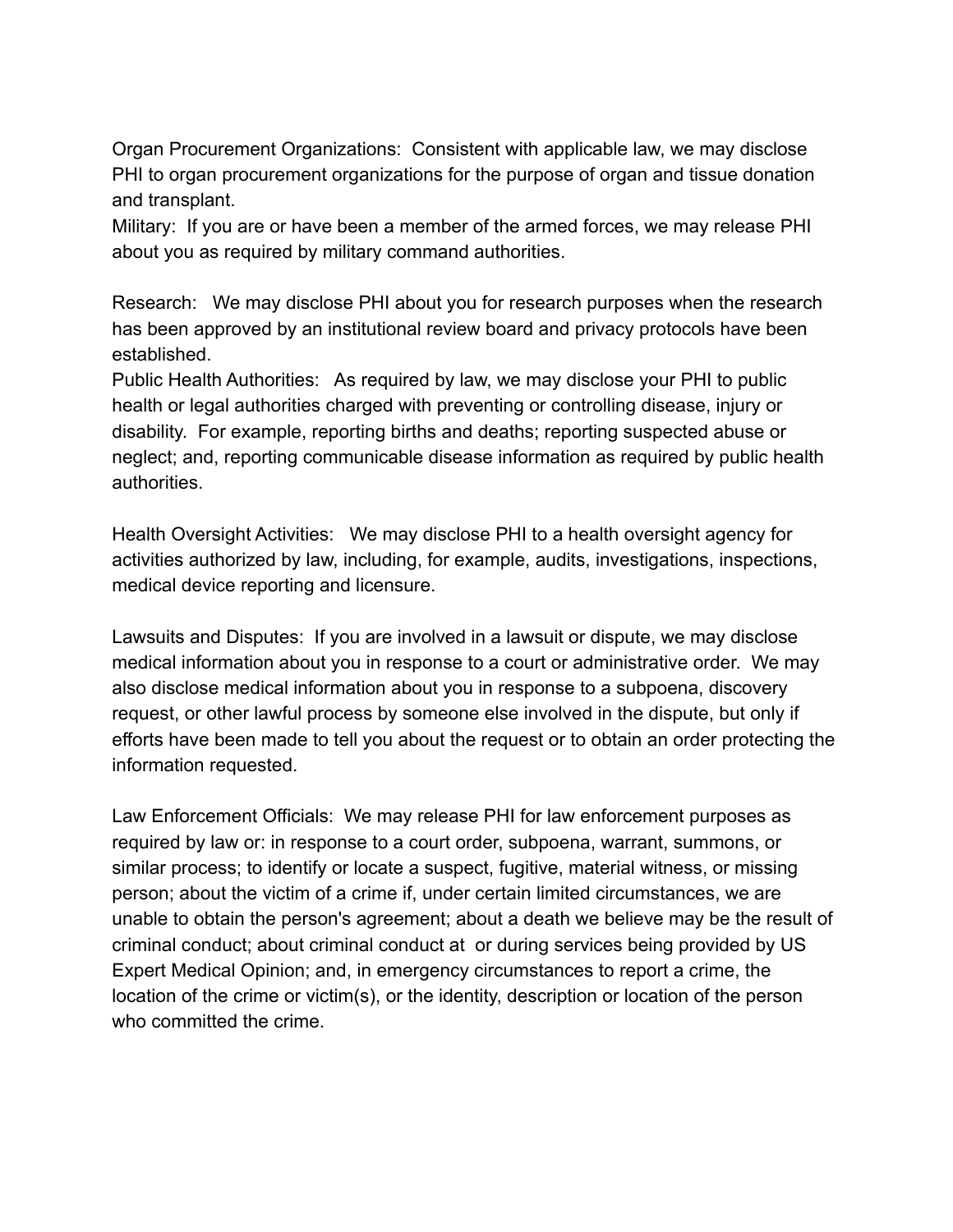Coroners, Medical Examiners and Funeral Directors: We may disclose PHI to coroners, medical examiners or funeral directors consistent with applicable law to allow these individuals to carry out their duties.

National Security and Intelligence Activities: We may release PHI about you to authorized federal officials for intelligence, counterintelligence, and other national security activities authorized by law.

Your PHI may be used or disclosed for other purposes not identified above based on your signing a specific authorization form.

You can revoke this authorization at any time provided you submit the revocation in writing to the US Expert Medical Opinion contact Officer. However, US Expert Medical Opinion is unable to "take back" any uses or disclosures that were made pursuant to the authorization prior to its revocation.

## Your Health Information Rights

Right to Request a Restriction of Uses and Disclosures: You have the right to request a restriction on our use and disclosure of your PHI. To request restrictions, you must make your request, in writing, to our Privacy Officer. In your request, you must tell us (1) what information you want to restrict; (2) whether you want to restrict our use, disclosure or both; and (3) to whom you want the restrictions to apply, for example, disclosures to your spouse. A Request form is available for you to complete to make this request or you can write our Privacy Officer directly. A member of our staff can provide the request form for you. By law, we are not required to grant your request. We will notify you, in writing, whether we will grant or deny your request. The restriction(s), if granted, would not apply if you need emergency treatment and the information is needed to provide that treatment. If your request is granted, we may choose, at a later date, to deny continuing the restriction and if so, we will notify you in writing of that decision.

Right to Request Confidential Communications: You have the right to request that we communicate with you about your PHI in a certain way or at a certain location to protect the confidentiality of the information. For example, you can ask that we only contact you at work or by mail. To request confidential communications, you must make your request in writing to our Privacy Officer. We cannot ask you the reason for such a request. We will accommodate all reasonable requests. Your request must specify how or where you wish to be contacted. A Request form is available for you to complete to make this request or you can write our Privacy Officer directly. A member of our staff can provide the request form for you.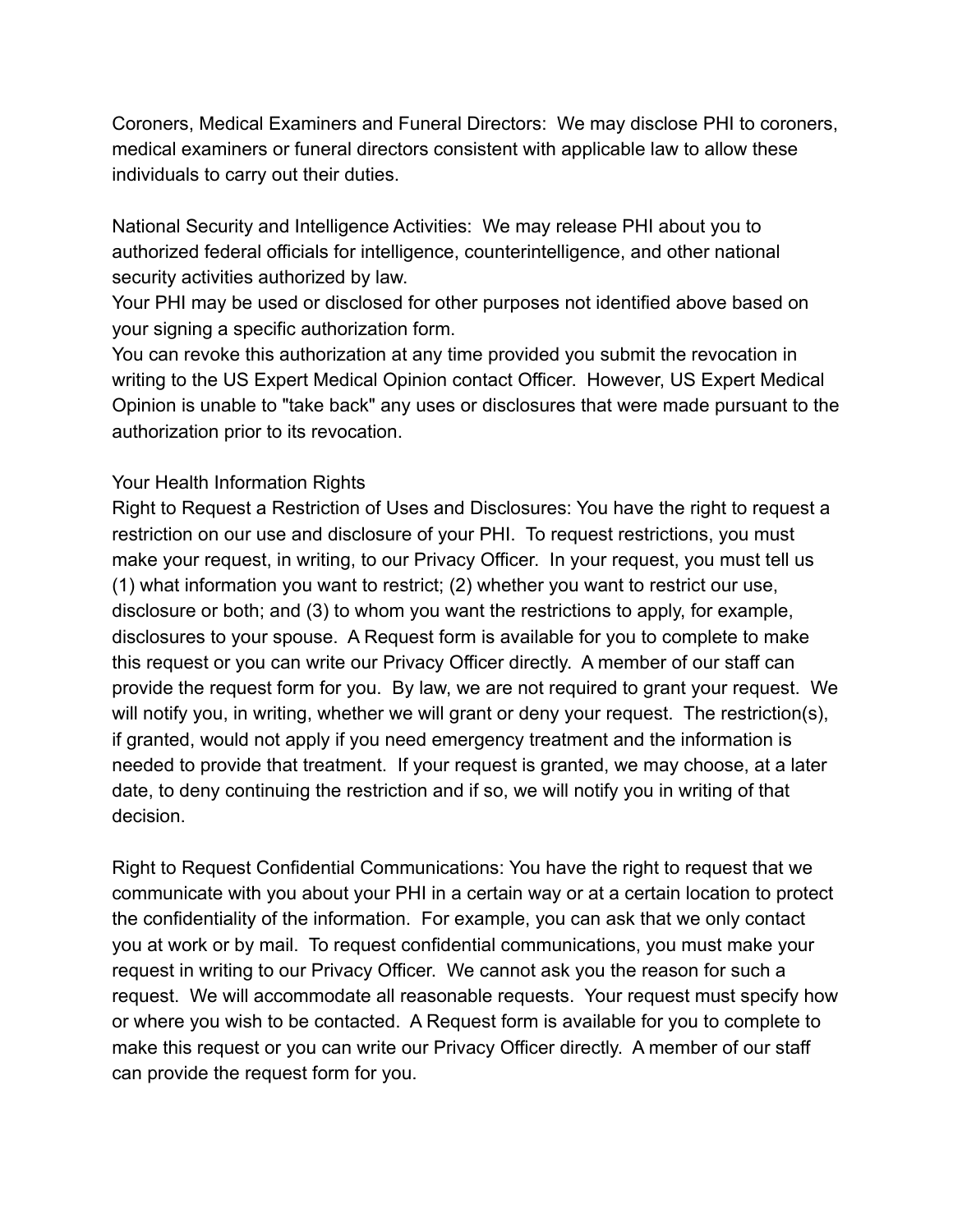Right to Inspect and Copy: You have the right to request to inspect and obtain a copy of your PHI. There are a few exceptions to this right such as psychotherapy notes. To request to inspect and obtain a copy of your PHI, you must submit your request, in writing, to our Privacy Officer. We must approve or deny your request within 30 days of receipt of the request and in the case of denial, provide you with an explanation of the reason for the denial. For copies of your PHI, we may charge a reasonable fee for copying, postage (if mailed) and other costs associated with your request. US Expert Medical Opinion has sixty (60) days to respond to your request if the records are maintained off-site.

Right to Amend: You have the right to request that we amend your PHI that we created if you feel that the information is incorrect or incomplete. To request an amendment, you must submit the request, in writing, to our Privacy Officer. You must also provide reasoning to support your request. If you make such a written request, we will act on your request and respond to you, in writing, within 60 days of receipt of the request. Your request for an amendment may be denied if the request is not in writing or does not include a reason to support the request. In addition, we may deny your request if you ask us to amend information that (1) was not created by us, unless the person or entity that created the information is no longer available to make the amendment; (2) is not part of the information kept by or for us; (3) is not part of the information which you would be permitted to inspect or copy; or (4) is accurate and complete.

Right to Receive an Accounting of Disclosures: You have the right to request that we provide you with an accounting of certain disclosures of your PHI. To request an accounting, you must submit your request, in writing, to our Privacy Officer. Standard disclosures such as disclosures to you or disclosures for treatment, payment and health care operations would not be included in the accounting. Your request must state a time period for the accounting. The accounting may not be for a period greater than six years and may not include dates prior to April 14, 2018. Your request should indicate in what form you want the accounting (for example, on paper, electronically). The first accounting in a 12-month period is free. We may charge a reasonable fee for additional accountings in the same 12-month period.

Right to Receive a Paper Copy of this Notice: You have a right to receive a paper copy of our Notice of Privacy Practices. You may obtain a copy of this notice at our website, [www.myusadr.com](http://www.myusadr.com) or, to obtain a paper copy, please send request to [help@myusadr.com](mailto:help@myusadr.com) or call us at 954-610-8585

Right to File a Complaint: You have the right to file a complaint if you believe we are not in compliance with our Notice of Privacy Practices and the Healthcare Information